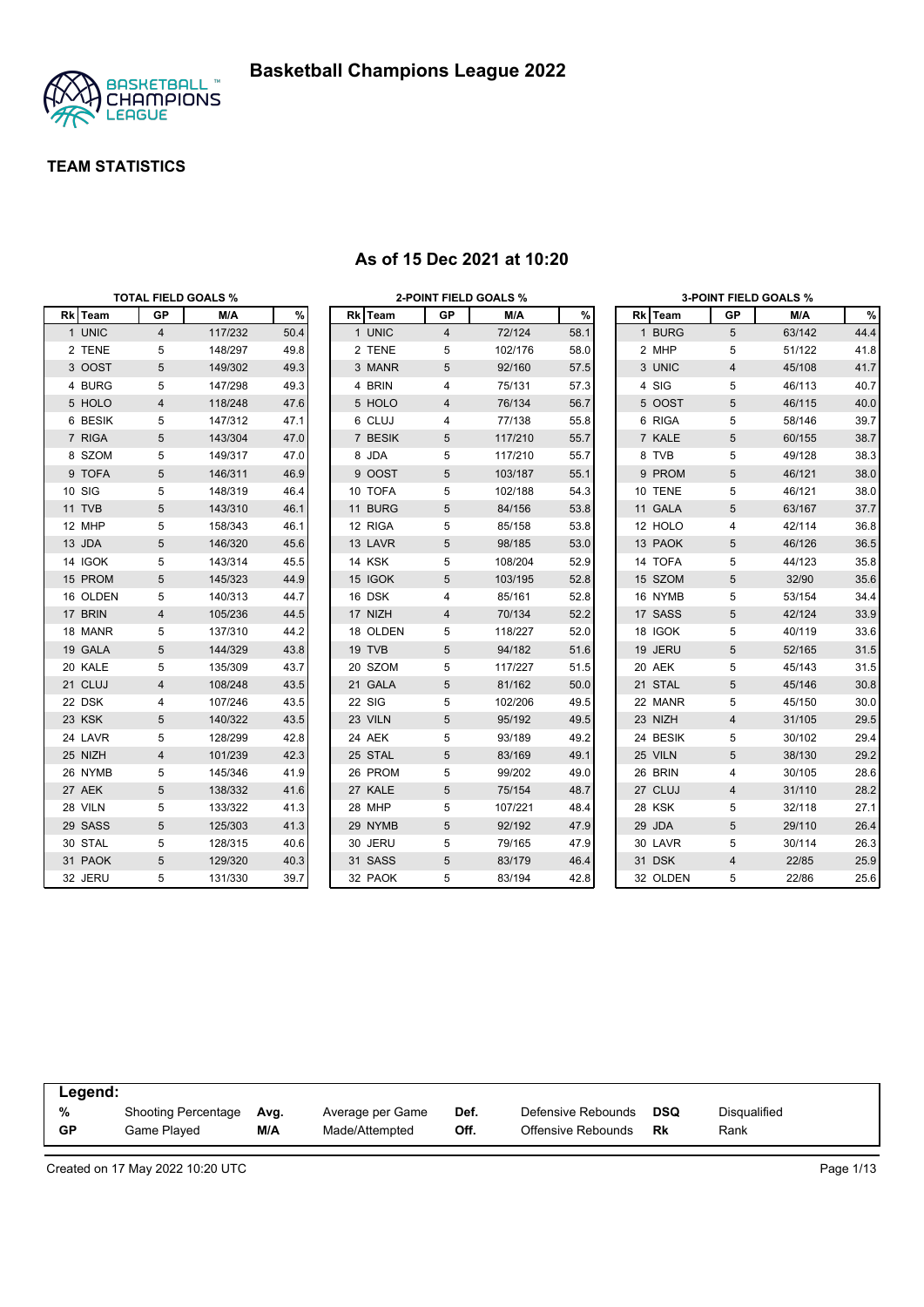

|          | <b>FREE THROWS %</b> |        |      |               | <b>POINTS FOR</b> |              |      |          | <b>POINTS AGAINST</b> |       |      |
|----------|----------------------|--------|------|---------------|-------------------|--------------|------|----------|-----------------------|-------|------|
| Rk Team  | <b>GP</b>            | M/A    | $\%$ | Rk Team       | <b>GP</b>         | <b>Total</b> | Avg. | Rk Team  | GP                    | Total | Avg. |
| 1 GALA   | 5                    | 82/96  | 85.4 | 1 MHP         | 5                 | 434          | 86.8 | 1 UNIC   | $\overline{4}$        | 264   | 66.0 |
| 2 NYMB   | 5                    | 52/63  | 82.5 | 2 GALA        | 5                 | 433          | 86.6 | 2 JDA    | 5                     | 340   | 68.0 |
| 3 TVB    | $5\phantom{.0}$      | 67/83  | 80.7 | 3 HOLO        | $\overline{4}$    | 346          | 86.5 | 3 MANR   | $5\phantom{.0}$       | 355   | 71.0 |
| 4 VILN   | 5                    | 87/108 | 80.6 | 4 OOST        | 5                 | 424          | 84.8 | 4 VILN   | 5                     | 365   | 73.0 |
| 5 MHP    | 5                    | 67/84  | 79.8 | 5 TOFA        | 5                 | 413          | 82.6 | 5 PROM   | $5\phantom{.0}$       | 374   | 74.8 |
| 6 DSK    | 4                    | 65/82  | 79.3 | 6 BURG        | 5                 | 410          | 82.0 | 6 JERU   | 5                     | 376   | 75.2 |
| 7 BURG   | 5                    | 53/68  | 77.9 | 7 RIGA        | 5                 | 404          | 80.8 | 7 TVB    | 5                     | 377   | 75.4 |
| 8 STAL   | 5                    | 79/102 | 77.5 | 8 AEK         | 5                 | 402          | 80.4 | 8 DSK    | $\overline{4}$        | 303   | 75.8 |
| 9 NIZH   | $\overline{4}$       | 64/83  | 77.1 | 9 MANR        | 5                 | 402          | 80.4 | 9 MHP    | 5                     | 379   | 75.8 |
| 10 BESIK | 5                    | 59/77  | 76.6 | 10 TVB        | 5                 | 402          | 80.4 | 10 LAVR  | 5                     | 382   | 76.4 |
| 11 PROM  | 5                    | 52/68  | 76.5 | <b>11 SIG</b> | 5                 | 400          | 80.0 | 11 SZOM  | 5                     | 383   | 76.6 |
| 12 LAVR  | 5                    | 55/72  | 76.4 | 12 NYMB       | 5                 | 395          | 79.0 | 12 PAOK  | 5                     | 384   | 76.8 |
| 13 TOFA  | 5                    | 77/101 | 76.2 | 13 CLUJ       | 4                 | 316          | 79.0 | 13 TENE  | 5                     | 387   | 77.4 |
| 14 MANR  | 5                    | 83/109 | 76.1 | 14 UNIC       | 4                 | 316          | 79.0 | 14 CLUJ  | $\overline{4}$        | 310   | 77.5 |
| 15 RIGA  | 5                    | 60/80  | 75.0 | 15 SZOM       | 5                 | 393          | 78.6 | 15 BURG  | 5                     | 388   | 77.6 |
| 16 HOLO  | 4                    | 68/91  | 74.7 | 16 TENE       | 5                 | 392          | 78.4 | 16 IGOK  | 5                     | 390   | 78.0 |
| 17 OLDEN | 5                    | 76/102 | 74.5 | 17 KALE       | 5                 | 391          | 78.2 | 17 TOFA  | $5\phantom{.0}$       | 391   | 78.2 |
| 18 OOST  | 5                    | 80/108 | 74.1 | 18 VILN       | 5                 | 391          | 78.2 | 18 SIG   | 5                     | 397   | 79.4 |
| 19 UNIC  | $\overline{4}$       | 37/50  | 74.0 | 19 PROM       | 5                 | 388          | 77.6 | 19 STAL  | 5                     | 397   | 79.4 |
| 20 SIG   | 5                    | 58/79  | 73.4 | 20 IGOK       | 5                 | 385          | 77.0 | 20 BRIN  | 4                     | 319   | 79.8 |
| 21 AEK   | 5                    | 81/111 | 73.0 | 21 JERU       | 5                 | 385          | 77.0 | 21 GALA  | 5                     | 400   | 80.0 |
| 22 KALE  | 5                    | 61/84  | 72.6 | 22 BESIK      | 5                 | 383          | 76.6 | 22 HOLO  | $\overline{4}$        | 321   | 80.3 |
| 23 SASS  | $5\phantom{.0}$      | 66/91  | 72.5 | 23 STAL       | 5                 | 380          | 76.0 | 23 OLDEN | $5\phantom{.0}$       | 403   | 80.6 |
| 24 KSK   | 5                    | 55/77  | 71.4 | 24 OLDEN      | 5                 | 378          | 75.6 | 24 BESIK | 5                     | 406   | 81.2 |
| 25 PAOK  | 5                    | 74/105 | 70.5 | 25 PAOK       | 5                 | 378          | 75.6 | 25 KSK   | 5                     | 406   | 81.2 |
| 26 SZOM  | 5                    | 63/94  | 67.0 | 26 DSK        | 4                 | 301          | 75.3 | 26 RIGA  | 5                     | 406   | 81.2 |
| 27 JDA   | 5                    | 36/54  | 66.7 | 27 NIZH       | $\overline{4}$    | 297          | 74.3 | 27 NIZH  | $\overline{4}$        | 325   | 81.3 |
| 28 CLUJ  | 4                    | 69/104 | 66.3 | 28 KSK        | 5                 | 367          | 73.4 | 28 OOST  | 5                     | 409   | 81.8 |
| 29 BRIN  | 4                    | 50/76  | 65.8 | 29 BRIN       | 4                 | 290          | 72.5 | 29 NYMB  | 5                     | 417   | 83.4 |
| 30 JERU  | 5                    | 71/109 | 65.1 | 30 SASS       | 5                 | 358          | 71.6 | 30 KALE  | 5                     | 431   | 86.2 |
| 31 IGOK  | 5                    | 59/93  | 63.4 | 31 JDA        | 5                 | 357          | 71.4 | 31 SASS  | 5                     | 432   | 86.4 |
| 32 TENE  | 5                    | 50/81  | 61.7 | 32 LAVR       | 5                 | 341          | 68.2 | 32 AEK   | 5                     | 435   | 87.0 |

| Legend:   |                            |      |                  |      |                    |            |              |  |
|-----------|----------------------------|------|------------------|------|--------------------|------------|--------------|--|
| %         | <b>Shooting Percentage</b> | Avg. | Average per Game | Def. | Defensive Rebounds | <b>DSQ</b> | Disqualified |  |
| <b>GP</b> | Game Played                | M/A  | Made/Attempted   | Off. | Offensive Rebounds | Rk         | Rank         |  |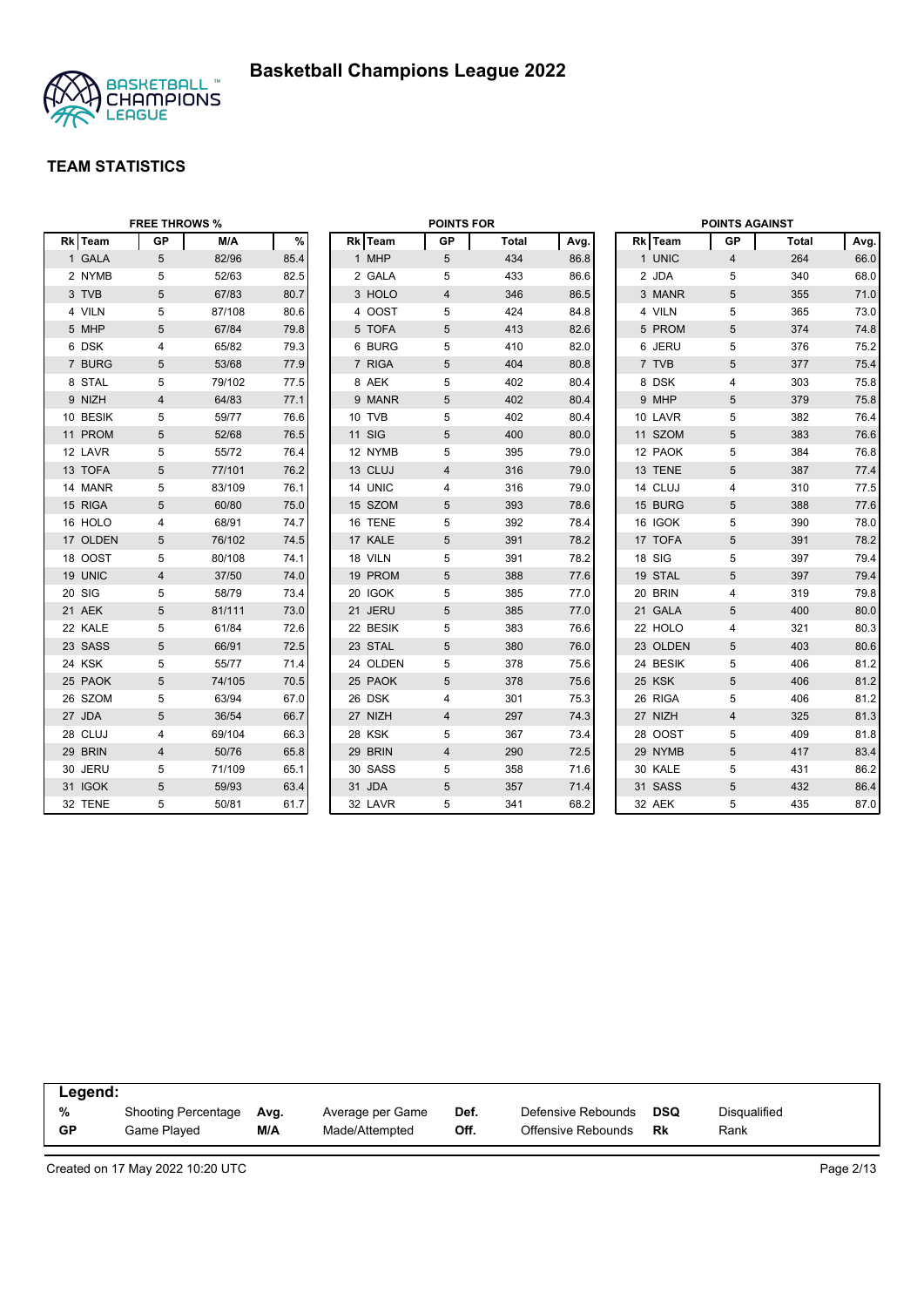

|          |           | <b>REBOUNDS</b> |      |              |      |          | <b>ASSISTS</b> |              |      |          | <b>FOULS</b>   |              |      |
|----------|-----------|-----------------|------|--------------|------|----------|----------------|--------------|------|----------|----------------|--------------|------|
| Rk Team  | <b>GP</b> | Off.            | Def. | <b>Total</b> | Avg. | Rk Team  | <b>GP</b>      | <b>Total</b> | Avg. | Rk Team  | <b>GP</b>      | <b>Total</b> | Avg. |
| 1 IGOK   | 5         | 72              | 147  | 219          | 43.8 | 1 OOST   | 5              | 108          | 21.6 | 1 HOLO   | $\overline{4}$ | 100          | 25.0 |
| 2 JERU   | 5         | 66              | 140  | 206          | 41.2 | 2 BURG   | 5              | 104          | 20.8 | 2 JERU   | 5              | 108          | 21.6 |
| 3 SZOM   | 5         | 63              | 141  | 204          | 40.8 | 3 RIGA   | 5              | 104          | 20.8 | 3 OOST   | 5              | 108          | 21.6 |
| 4 STAL   | 5         | 55              | 145  | 200          | 40.0 | 4 HOLO   | 4              | 82           | 20.5 | 4 NYMB   | 5              | 107          | 21.4 |
| 5 MANR   | 5         | 54              | 145  | 199          | 39.8 | 5 UNIC   | 4              | 82           | 20.5 | 5 DSK    | $\overline{4}$ | 85           | 21.3 |
| 6 CLUJ   | 4         | 52              | 106  | 158          | 39.5 | 6 TVB    | 5              | 101          | 20.2 | 6 KSK    | 5              | 105          | 21.0 |
| 7 MHP    | 5         | 75              | 122  | 197          | 39.4 | 7 MANR   | 5              | 100          | 20.0 | 7 RIGA   | 5              | 105          | 21.0 |
| 8 PROM   | 5         | 56              | 140  | 196          | 39.2 | 8 BRIN   | 4              | 77           | 19.3 | 8 NIZH   | $\overline{4}$ | 83           | 20.8 |
| 9 NYMB   | 5         | 53              | 134  | 187          | 37.4 | 9 CLUJ   | 4              | 77           | 19.3 | 9 BURG   | 5              | 103          | 20.6 |
| 10 GALA  | 5         | 56              | 129  | 185          | 37.0 | 10 SIG   | 5              | 96           | 19.2 | 10 BESIK | 5              | 102          | 20.4 |
| 11 DSK   | 4         | 52              | 96   | 148          | 37.0 | 11 SZOM  | 5              | 95           | 19.0 | 11 SZOM  | 5              | 102          | 20.4 |
| 12 PAOK  | 5         | 52              | 132  | 184          | 36.8 | 12 IGOK  | 5              | 94           | 18.8 | 12 TOFA  | 5              | 102          | 20.4 |
| 13 TENE  | 5         | 48              | 136  | 184          | 36.8 | 13 GALA  | 5              | 90           | 18.0 | 13 BRIN  | 4              | 81           | 20.3 |
| 14 TVB   | 5         | 49              | 134  | 183          | 36.6 | 14 TOFA  | 5              | 89           | 17.8 | 14 CLUJ  | 4              | 81           | 20.3 |
| 15 SIG   | 5         | 62              | 117  | 179          | 35.8 | 15 TENE  | 5              | 88           | 17.6 | 15 KALE  | 5              | 101          | 20.2 |
| 16 NIZH  | 4         | 49              | 94   | 143          | 35.8 | 16 NIZH  | 4              | 70           | 17.5 | 16 MANR  | 5              | 100          | 20.0 |
| 17 OOST  | 5         | 47              | 130  | 177          | 35.4 | 17 BESIK | 5              | 86           | 17.2 | 17 TVB   | 5              | 100          | 20.0 |
| 18 VILN  | 5         | 62              | 114  | 176          | 35.2 | 18 JDA   | 5              | 86           | 17.2 | 18 OLDEN | 5              | 99           | 19.8 |
| 19 BURG  | 5         | 51              | 124  | 175          | 35.0 | 19 KALE  | 5              | 86           | 17.2 | 19 PAOK  | 5              | 99           | 19.8 |
| 20 KSK   | 5         | 65              | 110  | 175          | 35.0 | 20 PAOK  | 5              | 86           | 17.2 | 20 VILN  | 5              | 99           | 19.8 |
| 21 JDA   | 5         | 54              | 120  | 174          | 34.8 | 21 SASS  | $\sqrt{5}$     | 85           | 17.0 | 21 SASS  | $\overline{5}$ | 97           | 19.4 |
| 22 BESIK | 5         | 43              | 130  | 173          | 34.6 | 22 PROM  | 5              | 84           | 16.8 | 22 PROM  | 5              | 96           | 19.2 |
| 23 HOLO  | 4         | 32              | 105  | 137          | 34.3 | 23 VILN  | 5              | 82           | 16.4 | 23 STAL  | 5              | 96           | 19.2 |
| 24 RIGA  | 5         | 48              | 123  | 171          | 34.2 | 24 NYMB  | 5              | 81           | 16.2 | 24 AEK   | 5              | 95           | 19.0 |
| 25 TOFA  | 5         | 56              | 111  | 167          | 33.4 | 25 JERU  | 5              | 79           | 15.8 | 25 MHP   | 5              | 95           | 19.0 |
| 26 BRIN  | 4         | 27              | 106  | 133          | 33.3 | 26 STAL  | 5              | 78           | 15.6 | 26 TENE  | 5              | 95           | 19.0 |
| 27 KALE  | 5         | 44              | 122  | 166          | 33.2 | 27 OLDEN | 5              | 75           | 15.0 | 27 GALA  | 5              | 90           | 18.0 |
| 28 UNIC  | 4         | 32              | 100  | 132          | 33.0 | 28 MHP   | 5              | 74           | 14.8 | 28 IGOK  | 5              | 89           | 17.8 |
| 29 LAVR  | 5         | 43              | 121  | 164          | 32.8 | 29 AEK   | 5              | 72           | 14.4 | 29 JDA   | 5              | 89           | 17.8 |
| 30 AEK   | 5         | 55              | 107  | 162          | 32.4 | 30 KSK   | 5              | 72           | 14.4 | 30 SIG   | 5              | 88           | 17.6 |
| 31 OLDEN | 5         | 54              | 106  | 160          | 32.0 | 31 DSK   | 4              | 56           | 14.0 | 31 LAVR  | 5              | 87           | 17.4 |
| 32 SASS  | 5         | 47              | 96   | 143          | 28.6 | 32 LAVR  | 5              | 60           | 12.0 | 32 UNIC  | $\overline{4}$ | 66           | 16.5 |

| Legend:   |                     |      |                  |      |                    |            |              |
|-----------|---------------------|------|------------------|------|--------------------|------------|--------------|
| %         | Shooting Percentage | Avg. | Average per Game | Def. | Defensive Rebounds | <b>DSQ</b> | Disgualified |
| <b>GP</b> | Game Plaved         | M/A  | Made/Attempted   | Off. | Offensive Rebounds | Rk         | Rank         |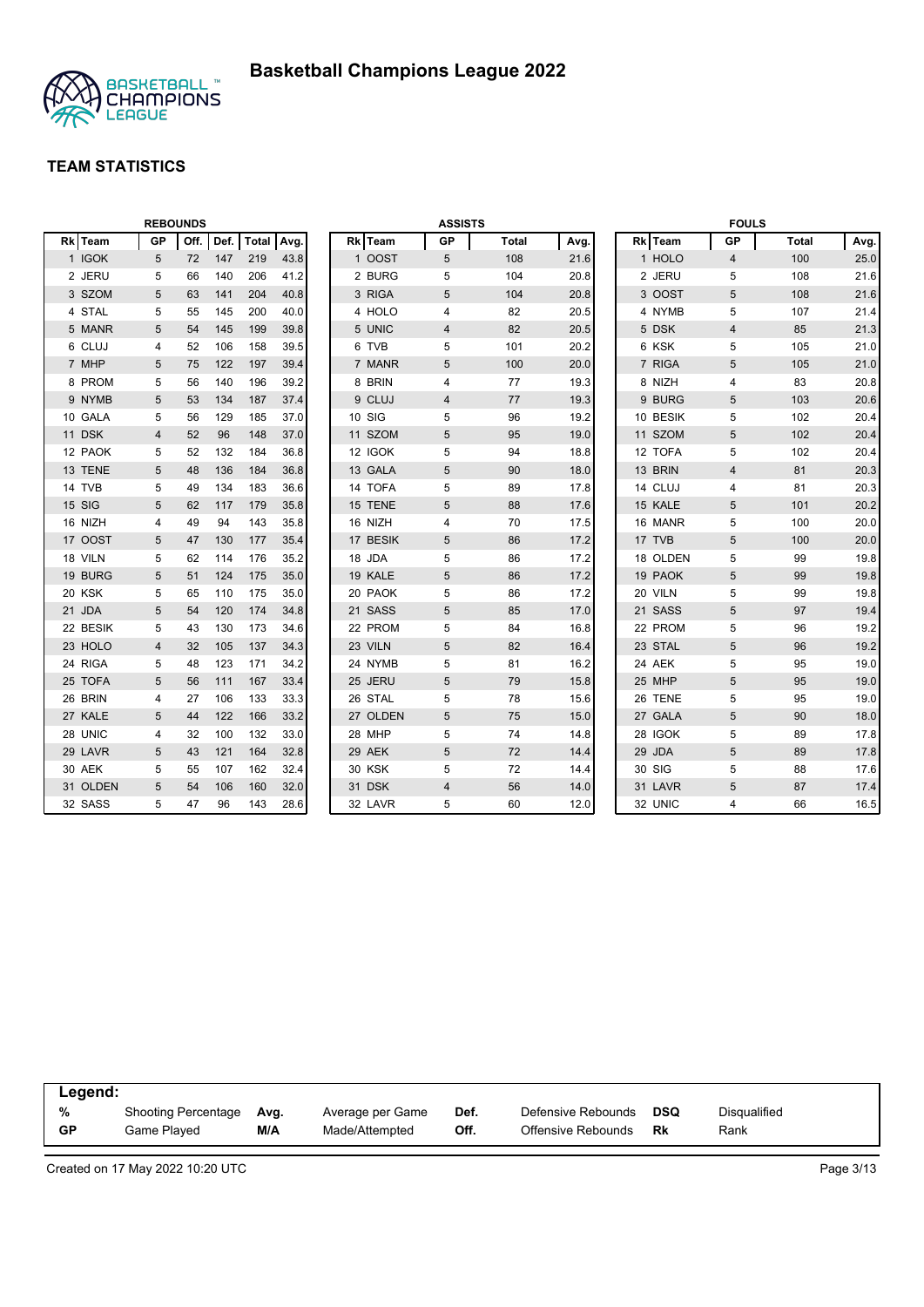

|          | <b>TURNOVERS</b> |       |      |         | <b>STEALS</b>  |       |      |          | <b>BLOCKED SHOTS</b> |                |         |
|----------|------------------|-------|------|---------|----------------|-------|------|----------|----------------------|----------------|---------|
| Rk Team  | <b>GP</b>        | Total | Avg. | Rk Team | GP             | Total | Avg. | Rk Team  | <b>GP</b>            | <b>Total</b>   | Avg.    |
| 1 DSK    | 4                | 74    | 18.5 | 1 DSK   | $\overline{4}$ | 44    | 11.0 | 1 KSK    | 5                    | 27             | 5.4     |
| 2 BURG   | 5                | 84    | 16.8 | 2 JDA   | 5              | 48    | 9.6  | 2 CLUJ   | $\overline{4}$       | 18             | 4.5     |
| 3 CLUJ   | 4                | 67    | 16.8 | 3 OLDEN | 5              | 43    | 8.6  | 3 BESIK  | 5                    | 22             | 4.4     |
| 4 STAL   | 5                | 82    | 16.4 | 4 VILN  | 5              | 42    | 8.4  | 4 MHP    | 5                    | 22             | 4.4     |
| 5 BESIK  | 5                | 79    | 15.8 | 5 CLUJ  | 4              | 32    | 8.0  | 5 TVB    | 5                    | 20             | 4.0     |
| 6 IGOK   | 5                | 79    | 15.8 | 6 BESIK | 5              | 39    | 7.8  | 6 TENE   | 5                    | 19             | 3.8     |
| 7 BRIN   | $\overline{4}$   | 63    | 15.8 | 7 LAVR  | 5              | 39    | 7.8  | 7 SASS   | 5                    | 18             | 3.6     |
| 8 RIGA   | 5                | 78    | 15.6 | 8 GALA  | 5              | 38    | 7.6  | 8 JERU   | 5                    | 16             | 3.2     |
| 9 SASS   | 5                | 78    | 15.6 | 9 SASS  | 5              | 38    | 7.6  | 9 OOST   | 5                    | 16             | 3.2     |
| 10 NIZH  | 4                | 62    | 15.5 | 10 BRIN | 4              | 30    | 7.5  | 10 PAOK  | 5                    | 16             | 3.2     |
| 11 UNIC  | 4                | 62    | 15.5 | 11 TOFA | 5              | 37    | 7.4  | 11 MANR  | 5                    | 15             | 3.0     |
| 12 TENE  | 5                | 75    | 15.0 | 12 JERU | 5              | 35    | 7.0  | 12 RIGA  | 5                    | 15             | 3.0     |
| 13 PROM  | $\sqrt{5}$       | 73    | 14.6 | 13 HOLO | $\overline{4}$ | 28    | 7.0  | 13 SZOM  | 5                    | 15             | 3.0     |
| 14 HOLO  | $\overline{4}$   | 57    | 14.3 | 14 UNIC | 4              | 28    | 7.0  | 14 IGOK  | 5                    | 14             | 2.8     |
| 15 MANR  | 5                | 70    | 14.0 | 15 MHP  | 5              | 34    | 6.8  | 15 JDA   | 5                    | 14             | $2.8\,$ |
| 16 KALE  | 5                | 69    | 13.8 | 16 SIG  | 5              | 34    | 6.8  | 16 VILN  | 5                    | 14             | 2.8     |
| 17 LAVR  | 5                | 69    | 13.8 | 17 SZOM | 5              | 34    | 6.8  | 17 UNIC  | $\overline{4}$       | 11             | 2.8     |
| 18 KSK   | 5                | 67    | 13.4 | 18 TVB  | 5              | 34    | 6.8  | 18 STAL  | 5                    | 13             | 2.6     |
| 19 OOST  | 5                | 67    | 13.4 | 19 AEK  | 5              | 33    | 6.6  | 19 BURG  | 5                    | 12             | 2.4     |
| 20 SIG   | 5                | 67    | 13.4 | 20 STAL | 5              | 33    | 6.6  | 20 HOLO  | 4                    | 9              | 2.3     |
| 21 SZOM  | 5                | 67    | 13.4 | 21 KSK  | 5              | 32    | 6.4  | 21 GALA  | 5                    | 11             | 2.2     |
| 22 JERU  | 5                | 66    | 13.2 | 22 MANR | 5              | 32    | 6.4  | 22 LAVR  | 5                    | 11             | 2.2     |
| 23 TVB   | $\sqrt{5}$       | 66    | 13.2 | 23 RIGA | 5              | 32    | 6.4  | 23 AEK   | 5                    | 10             | 2.0     |
| 24 VILN  | 5                | 66    | 13.2 | 24 NYMB | 5              | 30    | 6.0  | 24 KALE  | 5                    | 10             | 2.0     |
| 25 JDA   | 5                | 63    | 12.6 | 25 PROM | 5              | 29    | 5.8  | 25 OLDEN | 5                    | 9              | 1.8     |
| 26 OLDEN | 5                | 61    | 12.2 | 26 BURG | 5              | 27    | 5.4  | 26 TOFA  | 5                    | 9              | 1.8     |
| 27 TOFA  | 5                | 58    | 11.6 | 27 PAOK | 5              | 27    | 5.4  | 27 DSK   | $\overline{4}$       | $\overline{7}$ | 1.8     |
| 28 MHP   | 5                | 57    | 11.4 | 28 TENE | 5              | 27    | 5.4  | 28 NIZH  | 4                    | $\overline{7}$ | 1.8     |
| 29 NYMB  | 5                | 56    | 11.2 | 29 IGOK | 5              | 25    | 5.0  | 29 BRIN  | $\overline{4}$       | 6              | 1.5     |
| 30 PAOK  | 5                | 51    | 10.2 | 30 NIZH | 4              | 17    | 4.3  | 30 PROM  | 5                    | $\overline{7}$ | 1.4     |
| 31 GALA  | 5                | 50    | 10.0 | 31 KALE | 5              | 20    | 4.0  | 31 SIG   | 5                    | 6              | 1.2     |
| 32 AEK   | 5                | 49    | 9.8  | 32 OOST | 5              | 19    | 3.8  | 32 NYMB  | 5                    | $\overline{2}$ | 0.4     |

| Legend:   |                     |      |                  |      |                    |     |                     |  |
|-----------|---------------------|------|------------------|------|--------------------|-----|---------------------|--|
| %         | Shooting Percentage | Ava. | Average per Game | Def. | Defensive Rebounds | DSQ | <b>Disqualified</b> |  |
| <b>GP</b> | Game Plaved         | M/A  | Made/Attempted   | Off. | Offensive Rebounds | Rk  | Rank                |  |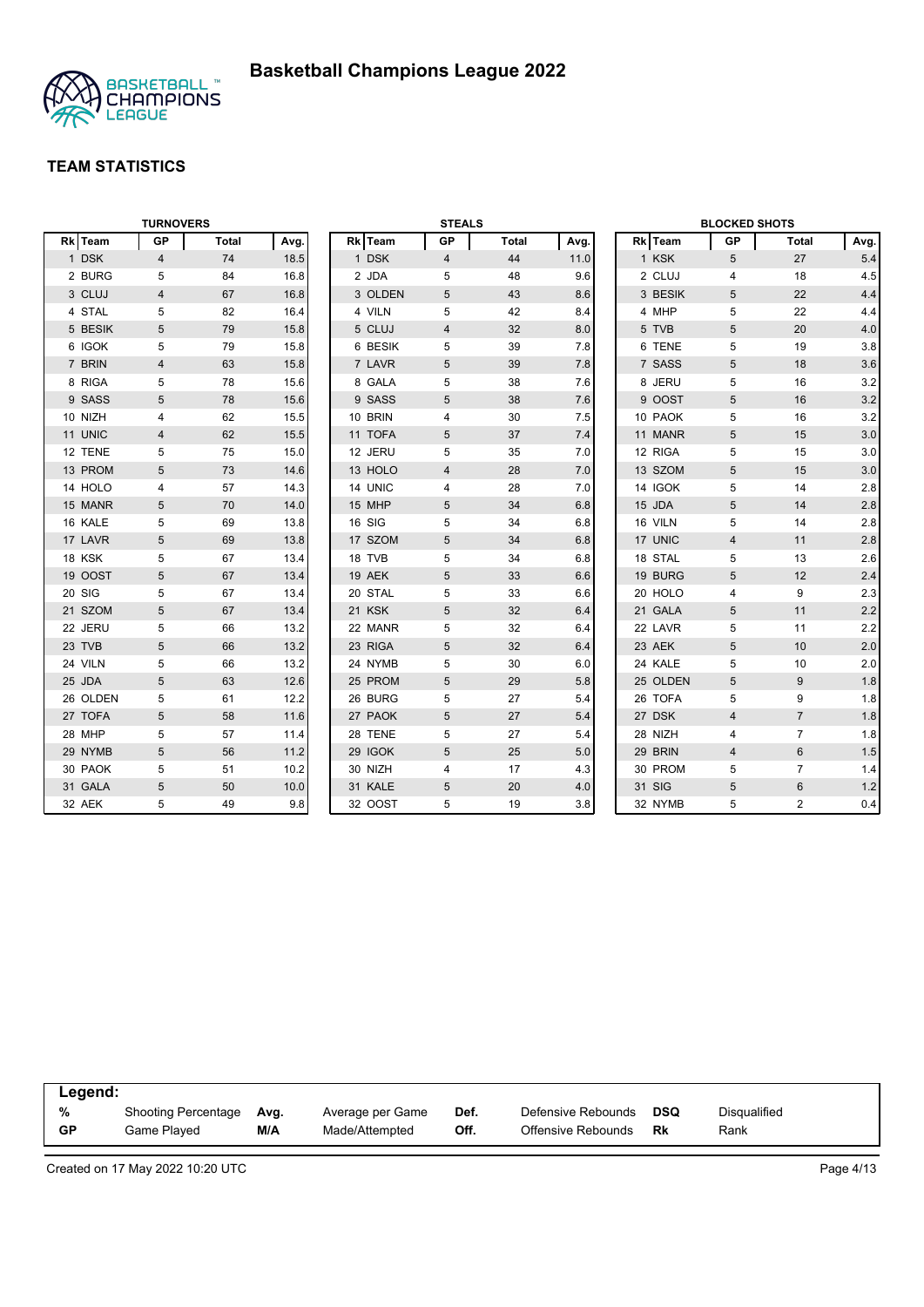



|          |                | <b>TOTAL FIELD GOALS MADE</b> |      |         |                | <b>2-POINT FIELD GOALS MADE</b> |      |          |                         | <b>3-POINT FIELD GOALS MADE</b> |       |
|----------|----------------|-------------------------------|------|---------|----------------|---------------------------------|------|----------|-------------------------|---------------------------------|-------|
| Rk Team  | <b>GP</b>      | M/A                           | Avg. | Rk Team | GP             | <b>Total</b>                    | Avg. | Rk Team  | GP                      | Total                           | Avg.  |
| 1 MHP    | 5              | 158                           | 31.6 | 1 OLDEN | 5              | 118                             | 23.6 | 1 BURG   | 5                       | 63                              | 12.6  |
| 2 OOST   | 5              | 149                           | 29.8 | 2 BESIK | 5              | 117                             | 23.4 | 2 GALA   | 5                       | 63                              | 12.6  |
| 3 SZOM   | 5              | 149                           | 29.8 | 3 JDA   | 5              | 117                             | 23.4 | 3 KALE   | 5                       | 60                              | 12.0  |
| 4 SIG    | 5              | 148                           | 29.6 | 4 SZOM  | 5              | 117                             | 23.4 | 4 RIGA   | 5                       | 58                              | 11.6  |
| 5 TENE   | 5              | 148                           | 29.6 | 5 KSK   | 5              | 108                             | 21.6 | 5 UNIC   | $\overline{4}$          | 45                              | 11.3  |
| 6 HOLO   | 4              | 118                           | 29.5 | 6 MHP   | 5              | 107                             | 21.4 | 6 NYMB   | 5                       | 53                              | 10.6  |
| 7 BESIK  | 5              | 147                           | 29.4 | 7 DSK   | $\overline{4}$ | 85                              | 21.3 | 7 HOLO   | $\overline{4}$          | 42                              | 10.5  |
| 8 BURG   | 5              | 147                           | 29.4 | 8 IGOK  | 5              | 103                             | 20.6 | 8 JERU   | 5                       | 52                              | 10.4  |
| 9 UNIC   | 4              | 117                           | 29.3 | 9 OOST  | 5              | 103                             | 20.6 | 9 MHP    | 5                       | 51                              | 10.2  |
| 10 JDA   | 5              | 146                           | 29.2 | 10 SIG  | 5              | 102                             | 20.4 | 10 TVB   | 5                       | 49                              | 9.8   |
| 11 TOFA  | 5              | 146                           | 29.2 | 11 TENE | 5              | 102                             | 20.4 | 11 OOST  | 5                       | 46                              | 9.2   |
| 12 NYMB  | 5              | 145                           | 29.0 | 12 TOFA | 5              | 102                             | 20.4 | 12 PAOK  | 5                       | 46                              | 9.2   |
| 13 PROM  | 5              | 145                           | 29.0 | 13 PROM | 5              | 99                              | 19.8 | 13 PROM  | 5                       | 46                              | 9.2   |
| 14 GALA  | 5              | 144                           | 28.8 | 14 LAVR | 5              | 98                              | 19.6 | 14 SIG   | 5                       | 46                              | 9.2   |
| 15 IGOK  | 5              | 143                           | 28.6 | 15 CLUJ | 4              | 77                              | 19.3 | 15 TENE  | 5                       | 46                              | 9.2   |
| 16 RIGA  | 5              | 143                           | 28.6 | 16 VILN | 5              | 95                              | 19.0 | 16 AEK   | 5                       | 45                              | 9.0   |
| 17 TVB   | 5              | 143                           | 28.6 | 17 HOLO | $\overline{4}$ | 76                              | 19.0 | 17 MANR  | 5                       | 45                              | 9.0   |
| 18 KSK   | 5              | 140                           | 28.0 | 18 TVB  | 5              | 94                              | 18.8 | 18 STAL  | 5                       | 45                              | 9.0   |
| 19 OLDEN | 5              | 140                           | 28.0 | 19 BRIN | 4              | 75                              | 18.8 | 19 TOFA  | 5                       | 44                              | 8.8   |
| 20 AEK   | 5              | 138                           | 27.6 | 20 AEK  | 5              | 93                              | 18.6 | 20 SASS  | 5                       | 42                              | 8.4   |
| 21 MANR  | 5              | 137                           | 27.4 | 21 MANR | 5              | 92                              | 18.4 | 21 IGOK  | 5                       | 40                              | 8.0   |
| 22 KALE  | 5              | 135                           | 27.0 | 22 NYMB | 5              | 92                              | 18.4 | 22 CLUJ  | $\overline{4}$          | 31                              | 7.8   |
| 23 CLUJ  | $\overline{4}$ | 108                           | 27.0 | 23 UNIC | $\overline{4}$ | 72                              | 18.0 | 23 NIZH  | $\overline{\mathbf{4}}$ | 31                              | 7.8   |
| 24 DSK   | 4              | 107                           | 26.8 | 24 NIZH | 4              | 70                              | 17.5 | 24 VILN  | 5                       | 38                              | 7.6   |
| 25 VILN  | 5              | 133                           | 26.6 | 25 RIGA | 5              | 85                              | 17.0 | 25 BRIN  | $\overline{4}$          | 30                              | $7.5$ |
| 26 BRIN  | 4              | 105                           | 26.3 | 26 BURG | 5              | 84                              | 16.8 | 26 KSK   | 5                       | 32                              | 6.4   |
| 27 JERU  | 5              | 131                           | 26.2 | 27 PAOK | 5              | 83                              | 16.6 | 27 SZOM  | $5\phantom{.0}$         | 32                              | 6.4   |
| 28 PAOK  | 5              | 129                           | 25.8 | 28 SASS | 5              | 83                              | 16.6 | 28 BESIK | 5                       | 30                              | 6.0   |
| 29 LAVR  | 5              | 128                           | 25.6 | 29 STAL | 5              | 83                              | 16.6 | 29 LAVR  | 5                       | 30                              | 6.0   |
| 30 STAL  | 5              | 128                           | 25.6 | 30 GALA | 5              | 81                              | 16.2 | 30 JDA   | 5                       | 29                              | 5.8   |
| 31 NIZH  | $\overline{4}$ | 101                           | 25.3 | 31 JERU | 5              | 79                              | 15.8 | 31 DSK   | $\overline{4}$          | 22                              | 5.5   |
| 32 SASS  | 5              | 125                           | 25.0 | 32 KALE | 5              | 75                              | 15.0 | 32 OLDEN | 5                       | 22                              | 4.4   |

| Legend:   |                            |      |                  |      |                    |     |              |  |
|-----------|----------------------------|------|------------------|------|--------------------|-----|--------------|--|
| %         | <b>Shooting Percentage</b> | Avg. | Average per Game | Def. | Defensive Rebounds | DSQ | Disgualified |  |
| <b>GP</b> | Game Played                | M/A  | Made/Attempted   | Off. | Offensive Rebounds | Rk  | Rank         |  |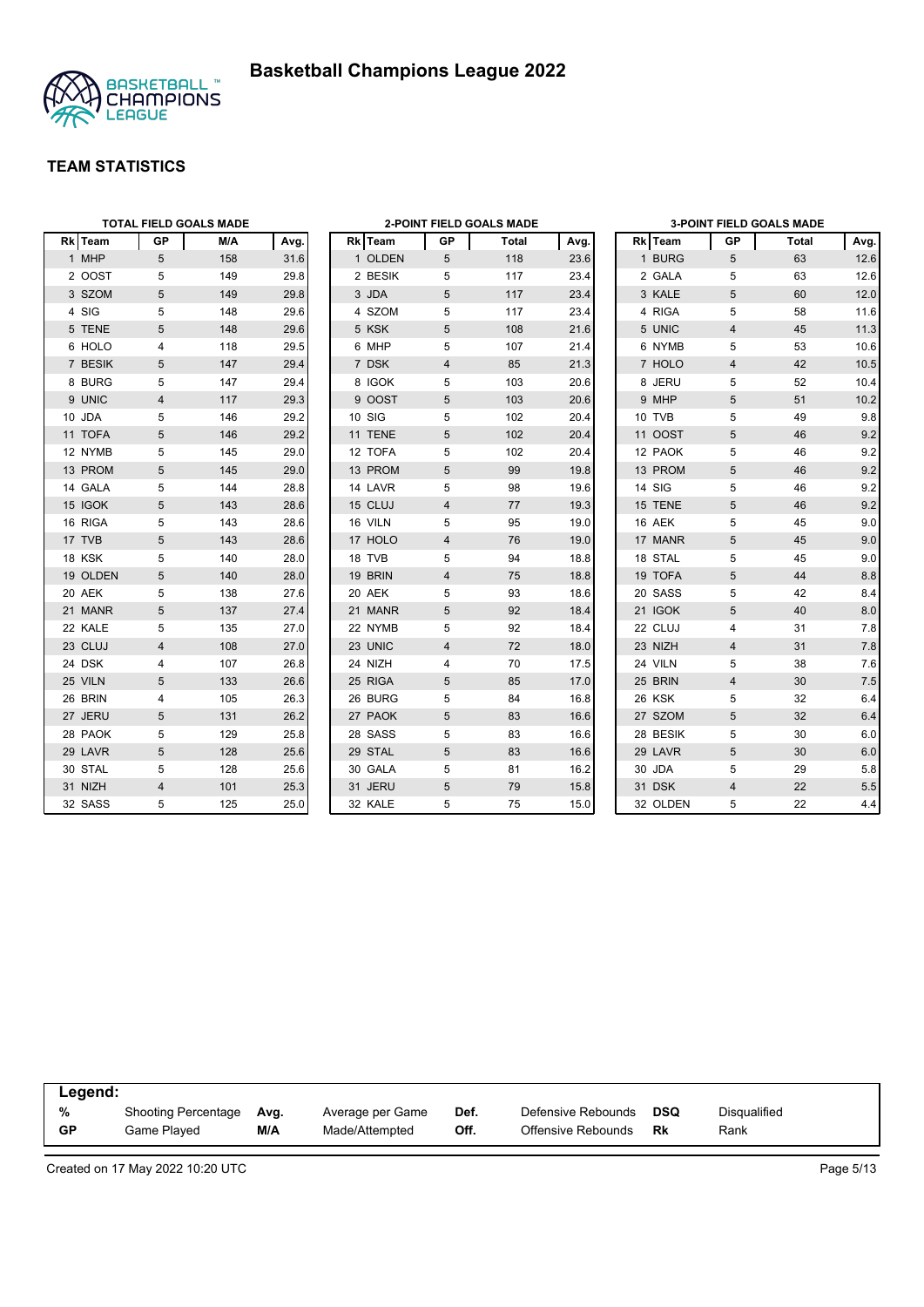



|          | <b>FREE THROWS MADE</b> |              |      |               |                 | TOTAL FIELD GOALS ATTEMPTS |      |         |                | 2-POINT FIELD GOALS ATTEMPTS |      |
|----------|-------------------------|--------------|------|---------------|-----------------|----------------------------|------|---------|----------------|------------------------------|------|
| Rk Team  | <b>GP</b>               | <b>Total</b> | Avg. | Rk Team       | GP              | Total                      | Avg. | Rk Team | <b>GP</b>      | Total                        | Avg. |
| 1 VILN   | 5                       | 87           | 17.4 | 1 NYMB        | $5\overline{)}$ | 346                        | 69.2 | 1 OLDEN | 5              | 227                          | 45.4 |
| 2 CLUJ   | 4                       | 69           | 17.3 | 2 MHP         | 5               | 343                        | 68.6 | 2 SZOM  | 5              | 227                          | 45.4 |
| 3 HOLO   | 4                       | 68           | 17.0 | 3 AEK         | 5               | 332                        | 66.4 | 3 MHP   | 5              | 221                          | 44.2 |
| 4 MANR   | 5                       | 83           | 16.6 | 4 JERU        | 5               | 330                        | 66.0 | 4 BESIK | 5              | 210                          | 42.0 |
| 5 GALA   | 5                       | 82           | 16.4 | 5 GALA        | 5               | 329                        | 65.8 | 5 JDA   | 5              | 210                          | 42.0 |
| 6 DSK    | 4                       | 65           | 16.3 | 6 PROM        | 5               | 323                        | 64.6 | 6 SIG   | 5              | 206                          | 41.2 |
| 7 AEK    | 5                       | 81           | 16.2 | 7 KSK         | 5               | 322                        | 64.4 | 7 KSK   | 5              | 204                          | 40.8 |
| 8 OOST   | 5                       | 80           | 16.0 | 8 VILN        | 5               | 322                        | 64.4 | 8 PROM  | 5              | 202                          | 40.4 |
| 9 NIZH   | 4                       | 64           | 16.0 | 9 JDA         | 5               | 320                        | 64.0 | 9 DSK   | $\overline{4}$ | 161                          | 40.3 |
| 10 STAL  | 5                       | 79           | 15.8 | 10 PAOK       | 5               | 320                        | 64.0 | 10 IGOK | 5              | 195                          | 39.0 |
| 11 TOFA  | 5                       | 77           | 15.4 | <b>11 SIG</b> | 5               | 319                        | 63.8 | 11 PAOK | 5              | 194                          | 38.8 |
| 12 OLDEN | 5                       | 76           | 15.2 | 12 SZOM       | 5               | 317                        | 63.4 | 12 NYMB | 5              | 192                          | 38.4 |
| 13 PAOK  | 5                       | 74           | 14.8 | 13 STAL       | 5               | 315                        | 63.0 | 13 VILN | 5              | 192                          | 38.4 |
| 14 JERU  | 5                       | 71           | 14.2 | 14 IGOK       | 5               | 314                        | 62.8 | 14 AEK  | 5              | 189                          | 37.8 |
| 15 MHP   | 5                       | 67           | 13.4 | 15 OLDEN      | 5               | 313                        | 62.6 | 15 TOFA | 5              | 188                          | 37.6 |
| 16 TVB   | 5                       | 67           | 13.4 | 16 BESIK      | 5               | 312                        | 62.4 | 16 OOST | 5              | 187                          | 37.4 |
| 17 SASS  | 5                       | 66           | 13.2 | 17 TOFA       | 5               | 311                        | 62.2 | 17 LAVR | 5              | 185                          | 37.0 |
| 18 SZOM  | 5                       | 63           | 12.6 | 18 MANR       | 5               | 310                        | 62.0 | 18 TVB  | 5              | 182                          | 36.4 |
| 19 BRIN  | $\overline{4}$          | 50           | 12.5 | 19 TVB        | 5               | 310                        | 62.0 | 19 SASS | 5              | 179                          | 35.8 |
| 20 KALE  | 5                       | 61           | 12.2 | 20 CLUJ       | 4               | 248                        | 62.0 | 20 TENE | 5              | 176                          | 35.2 |
| 21 RIGA  | 5                       | 60           | 12.0 | 21 HOLO       | 4               | 248                        | 62.0 | 21 CLUJ | $\overline{4}$ | 138                          | 34.5 |
| 22 BESIK | 5                       | 59           | 11.8 | 22 KALE       | 5               | 309                        | 61.8 | 22 STAL | 5              | 169                          | 33.8 |
| 23 IGOK  | 5                       | 59           | 11.8 | 23 DSK        | 4               | 246                        | 61.5 | 23 HOLO | $\overline{4}$ | 134                          | 33.5 |
| 24 SIG   | 5                       | 58           | 11.6 | 24 RIGA       | 5               | 304                        | 60.8 | 24 NIZH | 4              | 134                          | 33.5 |
| 25 KSK   | 5                       | 55           | 11.0 | 25 SASS       | 5               | 303                        | 60.6 | 25 JERU | 5              | 165                          | 33.0 |
| 26 LAVR  | 5                       | 55           | 11.0 | 26 OOST       | 5               | 302                        | 60.4 | 26 BRIN | 4              | 131                          | 32.8 |
| 27 BURG  | 5                       | 53           | 10.6 | 27 LAVR       | 5               | 299                        | 59.8 | 27 GALA | 5              | 162                          | 32.4 |
| 28 NYMB  | 5                       | 52           | 10.4 | 28 NIZH       | 4               | 239                        | 59.8 | 28 MANR | 5              | 160                          | 32.0 |
| 29 PROM  | 5                       | 52           | 10.4 | 29 BURG       | 5               | 298                        | 59.6 | 29 RIGA | 5              | 158                          | 31.6 |
| 30 TENE  | 5                       | 50           | 10.0 | 30 TENE       | 5               | 297                        | 59.4 | 30 BURG | 5              | 156                          | 31.2 |
| 31 UNIC  | 4                       | 37           | 9.3  | 31 BRIN       | 4               | 236                        | 59.0 | 31 UNIC | $\overline{4}$ | 124                          | 31.0 |
| 32 JDA   | 5                       | 36           | 7.2  | 32 UNIC       | 4               | 232                        | 58.0 | 32 KALE | 5              | 154                          | 30.8 |

| Legend:   |                            |      |                  |      |                    |     |              |  |
|-----------|----------------------------|------|------------------|------|--------------------|-----|--------------|--|
| %         | <b>Shooting Percentage</b> | Avg. | Average per Game | Def. | Defensive Rebounds | DSQ | Disgualified |  |
| <b>GP</b> | Game Played                | M/A  | Made/Attempted   | Off. | Offensive Rebounds | Rk  | Rank         |  |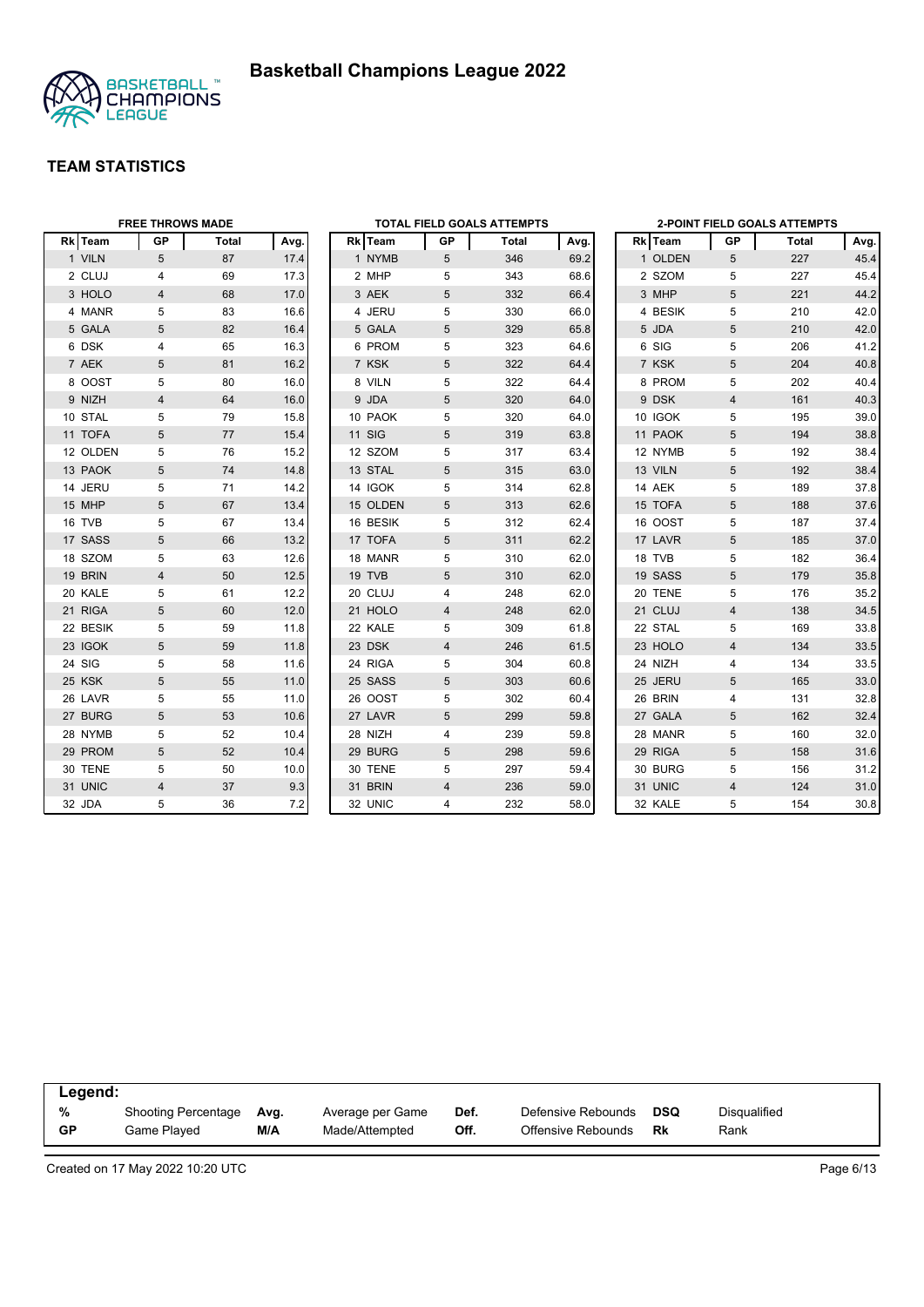

|          |                | <b>3-POINT FIELD GOALS ATTEMPTS</b> |      |          |                | <b>FREE THROWS ATTEMPTS</b> |      |          | <b>OFFENSIVE REBOUNDS</b> |              |      |
|----------|----------------|-------------------------------------|------|----------|----------------|-----------------------------|------|----------|---------------------------|--------------|------|
| Rk Team  | GP             | Total                               | Avg. | Rk Team  | GP             | Total                       | Avg. | Rk Team  | GP                        | <b>Total</b> | Avg. |
| 1 GALA   | 5              | 167                                 | 33.4 | 1 CLUJ   | $\overline{4}$ | 104                         | 26.0 | 1 MHP    | 5                         | 75           | 15.0 |
| 2 JERU   | 5              | 165                                 | 33.0 | 2 HOLO   | 4              | 91                          | 22.8 | 2 IGOK   | 5                         | 72           | 14.4 |
| 3 KALE   | 5              | 155                                 | 31.0 | 3 AEK    | 5              | 111                         | 22.2 | 3 JERU   | 5                         | 66           | 13.2 |
| 4 NYMB   | 5              | 154                                 | 30.8 | 4 JERU   | 5              | 109                         | 21.8 | 4 KSK    | 5                         | 65           | 13.0 |
| 5 MANR   | 5              | 150                                 | 30.0 | 5 MANR   | 5              | 109                         | 21.8 | 5 CLUJ   | $\overline{4}$            | 52           | 13.0 |
| 6 RIGA   | 5              | 146                                 | 29.2 | 6 OOST   | 5              | 108                         | 21.6 | 6 DSK    | 4                         | 52           | 13.0 |
| 7 STAL   | 5              | 146                                 | 29.2 | 7 VILN   | 5              | 108                         | 21.6 | 7 SZOM   | 5                         | 63           | 12.6 |
| 8 AEK    | 5              | 143                                 | 28.6 | 8 PAOK   | 5              | 105                         | 21.0 | 8 SIG    | 5                         | 62           | 12.4 |
| 9 HOLO   | $\overline{4}$ | 114                                 | 28.5 | 9 NIZH   | 4              | 83                          | 20.8 | 9 VILN   | 5                         | 62           | 12.4 |
| 10 BURG  | 5              | 142                                 | 28.4 | 10 DSK   | 4              | 82                          | 20.5 | 10 NIZH  | 4                         | 49           | 12.3 |
| 11 CLUJ  | 4              | 110                                 | 27.5 | 11 OLDEN | 5              | 102                         | 20.4 | 11 GALA  | 5                         | 56           | 11.2 |
| 12 UNIC  | 4              | 108                                 | 27.0 | 12 STAL  | 5              | 102                         | 20.4 | 12 PROM  | 5                         | 56           | 11.2 |
| 13 BRIN  | $\overline{4}$ | 105                                 | 26.3 | 13 TOFA  | 5              | 101                         | 20.2 | 13 TOFA  | 5                         | 56           | 11.2 |
| 14 NIZH  | 4              | 105                                 | 26.3 | 14 GALA  | 5              | 96                          | 19.2 | 14 AEK   | 5                         | 55           | 11.0 |
| 15 VILN  | 5              | 130                                 | 26.0 | 15 BRIN  | 4              | 76                          | 19.0 | 15 STAL  | 5                         | 55           | 11.0 |
| 16 TVB   | 5              | 128                                 | 25.6 | 16 SZOM  | 5              | 94                          | 18.8 | 16 JDA   | 5                         | 54           | 10.8 |
| 17 PAOK  | 5              | 126                                 | 25.2 | 17 IGOK  | 5              | 93                          | 18.6 | 17 MANR  | 5                         | 54           | 10.8 |
| 18 SASS  | 5              | 124                                 | 24.8 | 18 SASS  | 5              | 91                          | 18.2 | 18 OLDEN | 5                         | 54           | 10.8 |
| 19 TOFA  | 5              | 123                                 | 24.6 | 19 KALE  | 5              | 84                          | 16.8 | 19 NYMB  | 5                         | 53           | 10.6 |
| 20 MHP   | 5              | 122                                 | 24.4 | 20 MHP   | 5              | 84                          | 16.8 | 20 PAOK  | 5                         | 52           | 10.4 |
| 21 PROM  | 5              | 121                                 | 24.2 | 21 TVB   | 5              | 83                          | 16.6 | 21 BURG  | 5                         | 51           | 10.2 |
| 22 TENE  | 5              | 121                                 | 24.2 | 22 TENE  | 5              | 81                          | 16.2 | 22 TVB   | 5                         | 49           | 9.8  |
| 23 IGOK  | 5              | 119                                 | 23.8 | 23 RIGA  | 5              | 80                          | 16.0 | 23 RIGA  | 5                         | 48           | 9.6  |
| 24 KSK   | 5              | 118                                 | 23.6 | 24 SIG   | 5              | 79                          | 15.8 | 24 TENE  | 5                         | 48           | 9.6  |
| 25 OOST  | 5              | 115                                 | 23.0 | 25 BESIK | 5              | 77                          | 15.4 | 25 OOST  | 5                         | 47           | 9.4  |
| 26 LAVR  | 5              | 114                                 | 22.8 | 26 KSK   | 5              | 77                          | 15.4 | 26 SASS  | 5                         | 47           | 9.4  |
| 27 SIG   | 5              | 113                                 | 22.6 | 27 LAVR  | 5              | 72                          | 14.4 | 27 KALE  | 5                         | 44           | 8.8  |
| 28 JDA   | 5              | 110                                 | 22.0 | 28 BURG  | 5              | 68                          | 13.6 | 28 BESIK | 5                         | 43           | 8.6  |
| 29 DSK   | $\overline{4}$ | 85                                  | 21.3 | 29 PROM  | 5              | 68                          | 13.6 | 29 LAVR  | 5                         | 43           | 8.6  |
| 30 BESIK | 5              | 102                                 | 20.4 | 30 NYMB  | 5              | 63                          | 12.6 | 30 HOLO  | 4                         | 32           | 8.0  |
| 31 SZOM  | 5              | 90                                  | 18.0 | 31 UNIC  | $\overline{4}$ | 50                          | 12.5 | 31 UNIC  | $\overline{4}$            | 32           | 8.0  |
| 32 OLDEN | 5              | 86                                  | 17.2 | 32 JDA   | 5              | 54                          | 10.8 | 32 BRIN  | 4                         | 27           | 6.8  |

| Legend:   |                            |      |                  |      |                    |            |              |  |
|-----------|----------------------------|------|------------------|------|--------------------|------------|--------------|--|
| %         | <b>Shooting Percentage</b> | Ava. | Average per Game | Def. | Defensive Rebounds | <b>DSQ</b> | Disgualified |  |
| <b>GP</b> | Game Played                | M/A  | Made/Attempted   | Off. | Offensive Rebounds | Rk         | Rank         |  |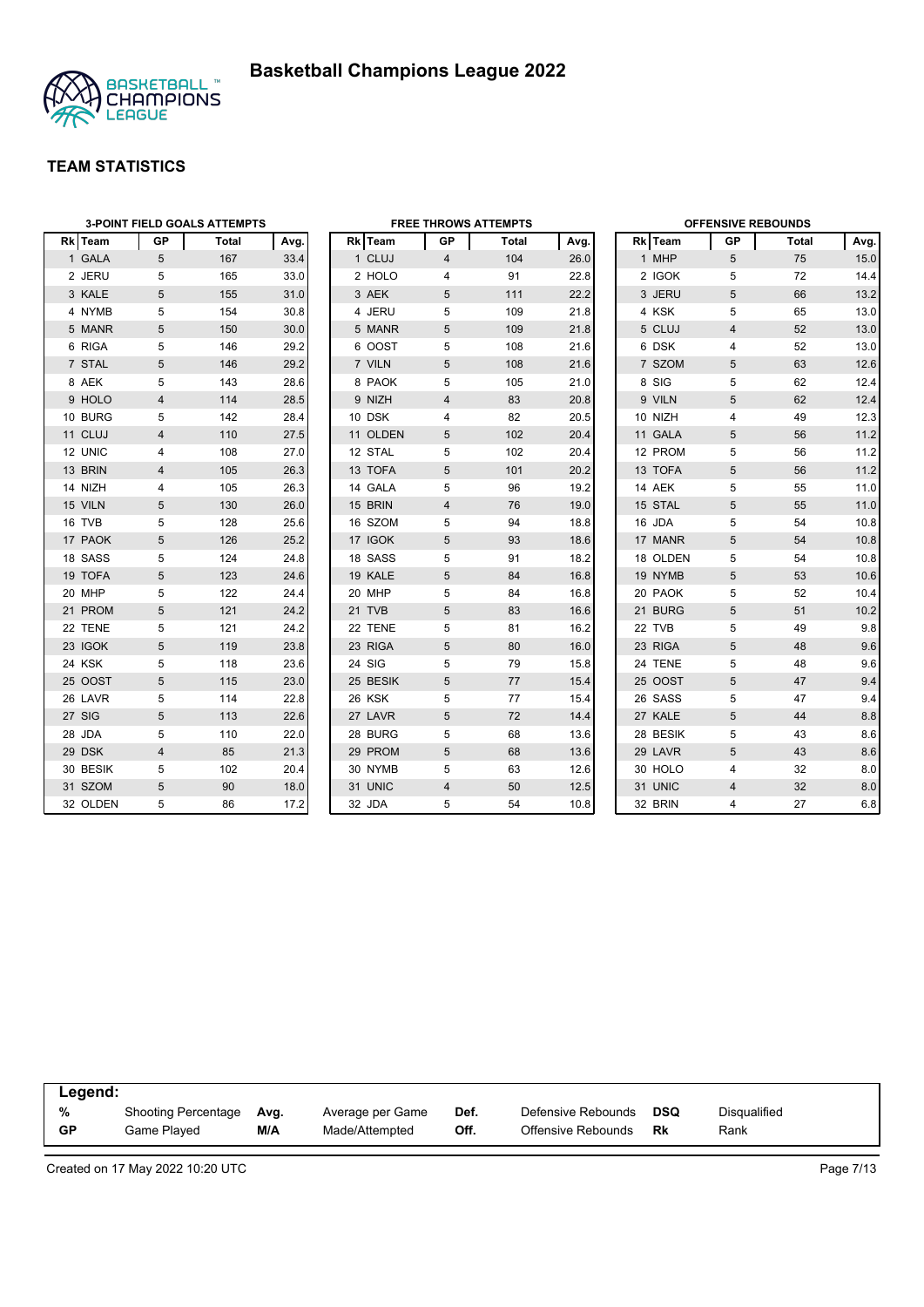



|                | <b>DEFENSIVE REBOUNDS</b> |       |      |                | <b>ALLOWED FIELD GOALS</b> |       |      |                |                | <b>ALLOWED 2-POINT FIELD GOALS</b> |      |
|----------------|---------------------------|-------|------|----------------|----------------------------|-------|------|----------------|----------------|------------------------------------|------|
| <b>Rk</b> Team | <b>GP</b>                 | Total | Avg. | <b>Rk</b> Team | GP                         | Total | Avg. | <b>Rk</b> Team | <b>GP</b>      | Total                              | Avg. |
| 1 IGOK         | 5                         | 147   | 29.4 | 1 SASS         | 5                          | 171   | 34.2 | 1 SASS         | 5              | 129                                | 25.8 |
| 2 MANR         | 5                         | 145   | 29.0 | 2 AEK          | 5                          | 161   | 32.2 | 2 VILN         | 5              | 115                                | 23.0 |
| 3 STAL         | 5                         | 145   | 29.0 | 3 KALE         | 5                          | 155   | 31.0 | 3 UNIC         | $\overline{4}$ | 92                                 | 23.0 |
| 4 SZOM         | 5                         | 141   | 28.2 | 4 NIZH         | 4                          | 121   | 30.3 | 4 AEK          | 5              | 113                                | 22.6 |
| 5 JERU         | 5                         | 140   | 28.0 | 5 NYMB         | 5                          | 150   | 30.0 | 5 NYMB         | 5              | 110                                | 22.0 |
| 6 PROM         | 5                         | 140   | 28.0 | 6 STAL         | 5                          | 147   | 29.4 | 6 NIZH         | 4              | 88                                 | 22.0 |
| 7 TENE         | 5                         | 136   | 27.2 | 7 LAVR         | 5                          | 145   | 29.0 | 7 BURG         | 5              | 107                                | 21.4 |
| 8 NYMB         | 5                         | 134   | 26.8 | 8 VILN         | 5                          | 145   | 29.0 | 8 KALE         | 5              | 105                                | 21.0 |
| 9 TVB          | 5                         | 134   | 26.8 | 9 GALA         | 5                          | 144   | 28.8 | 9 STAL         | 5              | 105                                | 21.0 |
| 10 BRIN        | 4                         | 106   | 26.5 | 10 OLDEN       | 5                          | 144   | 28.8 | 10 BRIN        | $\overline{4}$ | 84                                 | 21.0 |
| 11 CLUJ        | 4                         | 106   | 26.5 | <b>11 SIG</b>  | 5                          | 144   | 28.8 | 11 LAVR        | 5              | 101                                | 20.2 |
| 12 PAOK        | 5                         | 132   | 26.4 | 12 BRIN        | 4                          | 115   | 28.8 | 12 TVB         | 5              | 101                                | 20.2 |
| 13 HOLO        | $\overline{4}$            | 105   | 26.3 | 13 OOST        | 5                          | 142   | 28.4 | 13 DSK         | $\overline{4}$ | 79                                 | 19.8 |
| 14 BESIK       | 5                         | 130   | 26.0 | 14 TVB         | 5                          | 142   | 28.4 | 14 BESIK       | 5              | 96                                 | 19.2 |
| 15 OOST        | 5                         | 130   | 26.0 | 15 BESIK       | 5                          | 141   | 28.2 | 15 OLDEN       | 5              | 96                                 | 19.2 |
| 16 GALA        | 5                         | 129   | 25.8 | 16 MHP         | 5                          | 139   | 27.8 | 16 SIG         | 5              | 96                                 | 19.2 |
| 17 UNIC        | $\overline{4}$            | 100   | 25.0 | 17 RIGA        | 5                          | 139   | 27.8 | 17 MANR        | 5              | 95                                 | 19.0 |
| 18 BURG        | 5                         | 124   | 24.8 | 18 BURG        | 5                          | 137   | 27.4 | 18 OOST        | 5              | 95                                 | 19.0 |
| 19 RIGA        | 5                         | 123   | 24.6 | 19 TOFA        | 5                          | 137   | 27.4 | 19 CLUJ        | $\overline{4}$ | 75                                 | 18.8 |
| 20 KALE        | 5                         | 122   | 24.4 | 20 CLUJ        | 4                          | 109   | 27.3 | 20 HOLO        | 4              | 75                                 | 18.8 |
| 21 MHP         | 5                         | 122   | 24.4 | 21 DSK         | 4                          | 109   | 27.3 | 21 MHP         | 5              | 91                                 | 18.2 |
| 22 LAVR        | 5                         | 121   | 24.2 | 22 KSK         | 5                          | 136   | 27.2 | 22 SZOM        | 5              | 90                                 | 18.0 |
| 23 JDA         | $\sqrt{5}$                | 120   | 24.0 | 23 UNIC        | 4                          | 108   | 27.0 | 23 TENE        | 5              | 88                                 | 17.6 |
| 24 DSK         | 4                         | 96    | 24.0 | 24 IGOK        | 5                          | 134   | 26.8 | 24 GALA        | 5              | 87                                 | 17.4 |
| 25 NIZH        | 4                         | 94    | 23.5 | 25 TENE        | 5                          | 134   | 26.8 | 25 TOFA        | 5              | 86                                 | 17.2 |
| 26 SIG         | 5                         | 117   | 23.4 | 26 PAOK        | 5                          | 133   | 26.6 | 26 RIGA        | 5              | 85                                 | 17.0 |
| 27 VILN        | 5                         | 114   | 22.8 | 27 PROM        | 5                          | 132   | 26.4 | 27 PAOK        | 5              | 83                                 | 16.6 |
| 28 TOFA        | 5                         | 111   | 22.2 | 28 HOLO        | 4                          | 105   | 26.3 | 28 PROM        | 5              | 83                                 | 16.6 |
| 29 KSK         | 5                         | 110   | 22.0 | 29 SZOM        | 5                          | 131   | 26.2 | 29 JERU        | 5              | 82                                 | 16.4 |
| 30 AEK         | 5                         | 107   | 21.4 | 30 MANR        | 5                          | 128   | 25.6 | 30 KSK         | 5              | 80                                 | 16.0 |
| 31 OLDEN       | 5                         | 106   | 21.2 | 31 JERU        | 5                          | 125   | 25.0 | 31 IGOK        | $\overline{5}$ | 79                                 | 15.8 |
| 32 SASS        | 5                         | 96    | 19.2 | 32 JDA         | 5                          | 118   | 23.6 | 32 JDA         | 5              | 76                                 | 15.2 |

| Legend: |                            |      |                  |      |                    |            |                     |
|---------|----------------------------|------|------------------|------|--------------------|------------|---------------------|
| %       | <b>Shooting Percentage</b> | Ava. | Average per Game | Def. | Defensive Rebounds | <b>DSQ</b> | <b>Disqualified</b> |
| GP      | Game Played                | M/A  | Made/Attempted   | Off. | Offensive Rebounds | Rk         | Rank                |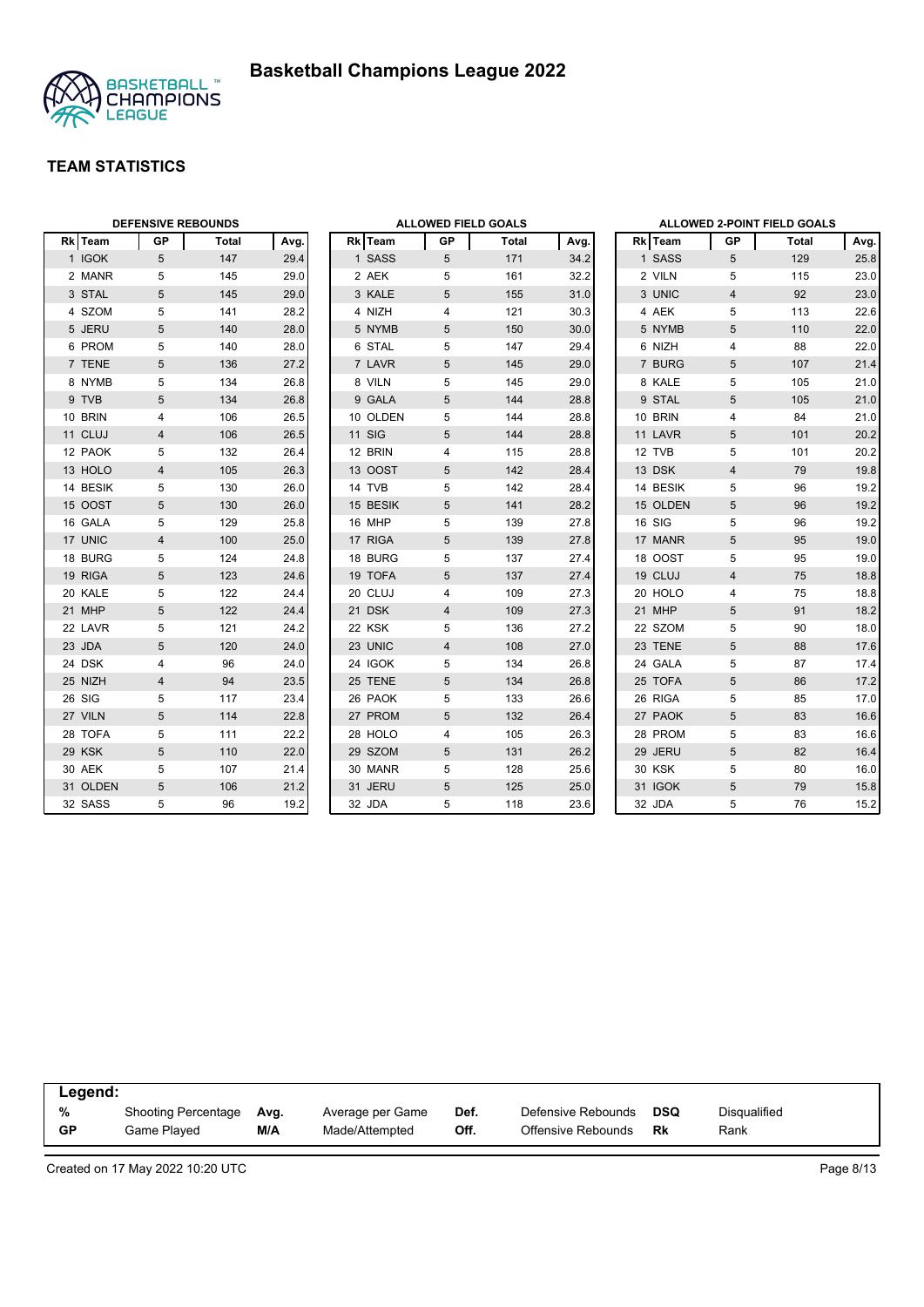

|                |                | <b>ALLOWED 3-POINT FIELD GOALS</b> |      |                | <b>ALLOWED FREE THROWS</b> |       |      |                |                | <b>ALLOWED FIELD GOALS ATTEMPTS</b> |      |
|----------------|----------------|------------------------------------|------|----------------|----------------------------|-------|------|----------------|----------------|-------------------------------------|------|
| <b>Rk</b> Team | GP             | Total                              | Avg. | <b>Rk</b> Team | GP                         | Total | Avg. | <b>Rk</b> Team | GP             | Total                               | Avg. |
| 1 GALA         | 5              | 57                                 | 11.4 | 1 HOLO         | 4                          | 81    | 20.3 | 1 IGOK         | 5              | 340                                 | 68.0 |
| 2 KSK          | 5              | 56                                 | 11.2 | 2 BURG         | 5                          | 84    | 16.8 | 2 STAL         | 5              | 338                                 | 67.6 |
| 3 IGOK         | 5              | 55                                 | 11.0 | 3 JERU         | 5                          | 83    | 16.6 | 3 TENE         | 5              | 336                                 | 67.2 |
| 4 RIGA         | 5              | 54                                 | 10.8 | 4 SZOM         | 5                          | 80    | 16.0 | 4 BESIK        | 5              | 331                                 | 66.2 |
| 5 TOFA         | 5              | 51                                 | 10.2 | 5 BESIK        | 5                          | 79    | 15.8 | 5 NYMB         | 5              | 331                                 | 66.2 |
| 6 KALE         | 5              | 50                                 | 10.0 | 6 KSK          | 5                          | 78    | 15.6 | 6 LAVR         | 5              | 328                                 | 65.6 |
| 7 PAOK         | 5              | 50                                 | 10.0 | 7 OOST         | 5                          | 78    | 15.6 | 7 OOST         | 5              | 328                                 | 65.6 |
| 8 PROM         | 5              | 49                                 | 9.8  | 8 NYMB         | 5                          | 77    | 15.4 | 8 MANR         | 5              | 327                                 | 65.4 |
| 9 AEK          | 5              | 48                                 | 9.6  | 9 RIGA         | 5                          | 74    | 14.8 | 9 KALE         | 5              | 325                                 | 65.0 |
| 10 MHP         | 5              | 48                                 | 9.6  | 10 TENE        | 5                          | 73    | 14.6 | 10 GALA        | 5              | 322                                 | 64.4 |
| 11 OLDEN       | 5              | 48                                 | 9.6  | 11 BRIN        | $\overline{4}$             | 58    | 14.5 | 11 SASS        | 5              | 321                                 | 64.2 |
| 12 SIG         | 5              | 48                                 | 9.6  | 12 CLUJ        | 4                          | 58    | 14.5 | 12 SZOM        | 5              | 320                                 | 64.0 |
| 13 OOST        | $\sqrt{5}$     | 47                                 | 9.4  | 13 KALE        | 5                          | 71    | 14.2 | 13 TVB         | 5              | 320                                 | 64.0 |
| 14 TENE        | 5              | 46                                 | 9.2  | 14 DSK         | 4                          | 55    | 13.8 | 14 AEK         | 5              | 318                                 | 63.6 |
| 15 BESIK       | 5              | 45                                 | 9.0  | 15 PAOK        | 5                          | 68    | 13.6 | 15 PAOK        | 5              | 316                                 | 63.2 |
| 16 LAVR        | 5              | 44                                 | 8.8  | 16 IGOK        | 5                          | 67    | 13.4 | 16 CLUJ        | 4              | 252                                 | 63.0 |
| 17 JERU        | 5              | 43                                 | 8.6  | 17 OLDEN       | 5                          | 67    | 13.4 | 17 BURG        | 5              | 314                                 | 62.8 |
| 18 CLUJ        | 4              | 34                                 | 8.5  | 18 MANR        | 5                          | 66    | 13.2 | 18 PROM        | 5              | 312                                 | 62.4 |
| 19 JDA         | 5              | 42                                 | 8.4  | 19 TOFA        | 5                          | 66    | 13.2 | 19 JERU        | 5              | 309                                 | 61.8 |
| 20 SASS        | 5              | 42                                 | 8.4  | 20 AEK         | 5                          | 65    | 13.0 | 20 BRIN        | 4              | 247                                 | 61.8 |
| 21 STAL        | 5              | 42                                 | 8.4  | 21 NIZH        | $\overline{4}$             | 50    | 12.5 | 21 NIZH        | $\overline{4}$ | 247                                 | 61.8 |
| 22 NIZH        | 4              | 33                                 | 8.3  | 22 JDA         | 5                          | 62    | 12.4 | 22 HOLO        | 4              | 245                                 | 61.3 |
| 23 SZOM        | 5              | 41                                 | 8.2  | 23 PROM        | 5                          | 61    | 12.2 | 23 RIGA        | 5              | 305                                 | 61.0 |
| 24 TVB         | 5              | 41                                 | 8.2  | 24 SIG         | 5                          | 61    | 12.2 | 24 VILN        | 5              | 304                                 | 60.8 |
| 25 NYMB        | 5              | 40                                 | 8.0  | 25 STAL        | 5                          | 61    | 12.2 | 25 KSK         | 5              | 303                                 | 60.6 |
| 26 BRIN        | 4              | 31                                 | 7.8  | 26 GALA        | 5                          | 55    | 11.0 | 26 UNIC        | 4              | 242                                 | 60.5 |
| 27 DSK         | $\overline{4}$ | 30                                 | 7.5  | 27 MHP         | 5                          | 53    | 10.6 | 27 MHP         | 5              | 297                                 | 59.4 |
| 28 HOLO        | 4              | 30                                 | 7.5  | 28 TVB         | 5                          | 52    | 10.4 | 28 OLDEN       | 5              | 296                                 | 59.2 |
| 29 MANR        | 5              | 33                                 | 6.6  | 29 LAVR        | 5                          | 48    | 9.6  | 29 SIG         | 5              | 294                                 | 58.8 |
| 30 BURG        | 5              | 30                                 | 6.0  | 30 SASS        | 5                          | 48    | 9.6  | 30 TOFA        | 5              | 294                                 | 58.8 |
| 31 VILN        | 5              | 30                                 | 6.0  | 31 VILN        | 5                          | 45    | 9.0  | 31 DSK         | $\overline{4}$ | 234                                 | 58.5 |
| 32 UNIC        | $\overline{4}$ | 16                                 | 4.0  | 32 UNIC        | 4                          | 32    | 8.0  | 32 JDA         | 5              | 273                                 | 54.6 |

| Legend:   |                     |      |                  |      |                    |            |              |
|-----------|---------------------|------|------------------|------|--------------------|------------|--------------|
| %         | Shooting Percentage | Ava. | Average per Game | Def. | Defensive Rebounds | <b>DSQ</b> | Disqualified |
| <b>GP</b> | Game Plaved         | M/A  | Made/Attempted   | Off. | Offensive Rebounds | Rk         | Rank         |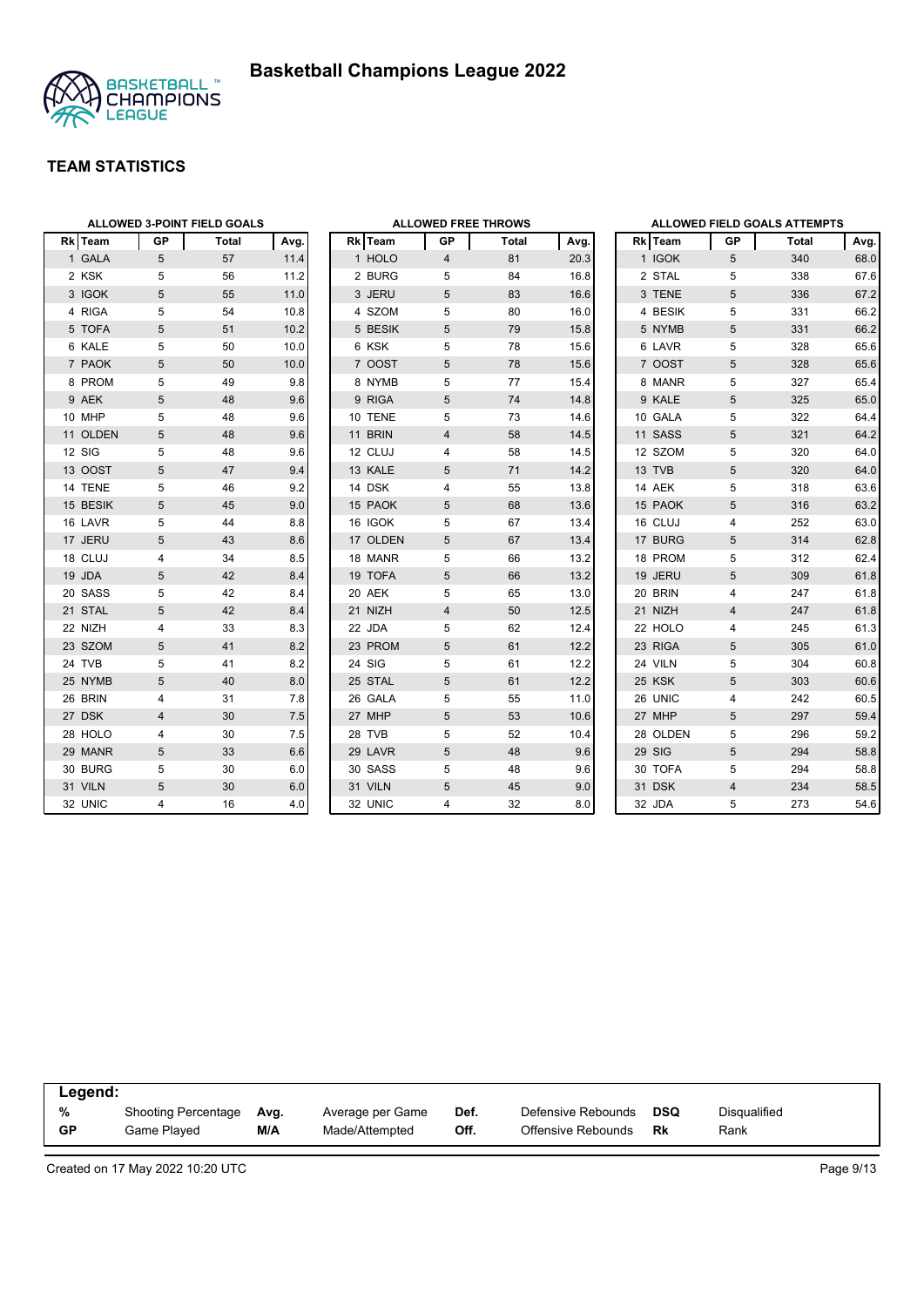



| ALLOWED 2-POINT FIELD GOALS ATTEMPTS |                |       |      | ALLOWED 3-POINT FIELD GOAL ATTEMPTS |                |       |      |          |                         | <b>ALLOWED FREE THROWS ATTEMPTS</b> |      |
|--------------------------------------|----------------|-------|------|-------------------------------------|----------------|-------|------|----------|-------------------------|-------------------------------------|------|
| Rk   Team                            | GP             | Total | Avg. | Rk   Team                           | GP             | Total | Avg. | Rk Team  | GP                      | Total                               | Avg. |
| 1 SASS                               | 5              | 219   | 43.8 | 1 STAL                              | 5              | 165   | 33.0 | 1 HOLO   | $\overline{4}$          | 115                                 | 28.8 |
| 2 NYMB                               | 5              | 214   | 42.8 | 2 IGOK                              | 5              | 157   | 31.4 | 2 BURG   | 5                       | 108                                 | 21.6 |
| 3 UNIC                               | 4              | 171   | 42.8 | 3 GALA                              | 5              | 148   | 29.6 | 3 NYMB   | 5                       | 108                                 | 21.6 |
| 4 VILN                               | 5              | 211   | 42.2 | 4 PAOK                              | 5              | 144   | 28.8 | 4 OOST   | 5                       | 108                                 | 21.6 |
| 5 TVB                                | 5              | 206   | 41.2 | 5 LAVR                              | 5              | 143   | 28.6 | 5 KSK    | 5                       | 107                                 | 21.4 |
| 6 TENE                               | 5              | 205   | 41.0 | 6 SZOM                              | 5              | 141   | 28.2 | 6 SZOM   | 5                       | 106                                 | 21.2 |
| 7 BURG                               | 5              | 204   | 40.8 | 7 JERU                              | 5              | 140   | 28.0 | 7 JERU   | 5                       | 105                                 | 21.0 |
| 8 KALE                               | 5              | 204   | 40.8 | 8 KSK                               | 5              | 140   | 28.0 | 8 CLUJ   | 4                       | 82                                  | 20.5 |
| 9 BESIK                              | 5              | 202   | 40.4 | 9 CLUJ                              | $\overline{4}$ | 110   | 27.5 | 9 DSK    | $\overline{4}$          | 80                                  | 20.0 |
| 10 OOST                              | 5              | 200   | 40.0 | 10 MANR                             | 5              | 134   | 26.8 | 10 KALE  | 5                       | 96                                  | 19.2 |
| 11 AEK                               | 5              | 195   | 39.0 | <b>11 SIG</b>                       | 5              | 134   | 26.8 | 11 RIGA  | 5                       | 96                                  | 19.2 |
| 12 MANR                              | 5              | 193   | 38.6 | 12 DSK                              | 4              | 106   | 26.5 | 12 PROM  | 5                       | 95                                  | 19.0 |
| 13 NIZH                              | 4              | 153   | 38.3 | 13 TENE                             | 5              | 131   | 26.2 | 13 BRIN  | $\overline{4}$          | 76                                  | 19.0 |
| 14 BRIN                              | 4              | 152   | 38.0 | 14 PROM                             | 5              | 130   | 26.0 | 14 STAL  | 5                       | 94                                  | 18.8 |
| 15 LAVR                              | 5              | 185   | 37.0 | 15 BESIK                            | 5              | 129   | 25.8 | 15 BESIK | 5                       | 93                                  | 18.6 |
| 16 IGOK                              | 5              | 183   | 36.6 | 16 JDA                              | 5              | 129   | 25.8 | 16 MANR  | 5                       | 91                                  | 18.2 |
| 17 PROM                              | $\sqrt{5}$     | 182   | 36.4 | 17 RIGA                             | 5              | 129   | 25.8 | 17 OLDEN | 5                       | 90                                  | 18.0 |
| 18 SZOM                              | 5              | 179   | 35.8 | 18 HOLO                             | 4              | 103   | 25.8 | 18 AEK   | 5                       | 89                                  | 17.8 |
| 19 CLUJ                              | $\overline{4}$ | 142   | 35.5 | 19 OLDEN                            | 5              | 128   | 25.6 | 19 TOFA  | 5                       | 89                                  | 17.8 |
| 20 HOLO                              | 4              | 142   | 35.5 | 20 OOST                             | 5              | 128   | 25.6 | 20 TENE  | 5                       | 88                                  | 17.6 |
| 21 RIGA                              | 5              | 176   | 35.2 | 21 MHP                              | 5              | 125   | 25.0 | 21 PAOK  | 5                       | 87                                  | 17.4 |
| 22 GALA                              | 5              | 174   | 34.8 | 22 AEK                              | 5              | 123   | 24.6 | 22 GALA  | 5                       | 86                                  | 17.2 |
| 23 STAL                              | 5              | 173   | 34.6 | 23 TOFA                             | 5              | 123   | 24.6 | 23 NIZH  | $\overline{\mathbf{4}}$ | 68                                  | 17.0 |
| 24 MHP                               | 5              | 172   | 34.4 | 24 KALE                             | 5              | 121   | 24.2 | 24 SIG   | 5                       | 79                                  | 15.8 |
| 25 PAOK                              | 5              | 172   | 34.4 | 25 BRIN                             | 4              | 95    | 23.8 | 25 TVB   | 5                       | 77                                  | 15.4 |
| 26 TOFA                              | 5              | 171   | 34.2 | 26 NIZH                             | 4              | 94    | 23.5 | 26 IGOK  | 5                       | 76                                  | 15.2 |
| 27 JERU                              | 5              | 169   | 33.8 | 27 NYMB                             | 5              | 117   | 23.4 | 27 JDA   | 5                       | 76                                  | 15.2 |
| 28 OLDEN                             | 5              | 168   | 33.6 | 28 TVB                              | 5              | 114   | 22.8 | 28 MHP   | 5                       | 75                                  | 15.0 |
| 29 KSK                               | 5              | 163   | 32.6 | 29 BURG                             | 5              | 110   | 22.0 | 29 LAVR  | 5                       | 67                                  | 13.4 |
| 30 SIG                               | 5              | 160   | 32.0 | 30 SASS                             | 5              | 102   | 20.4 | 30 SASS  | 5                       | 66                                  | 13.2 |
| 31 DSK                               | $\overline{4}$ | 128   | 32.0 | 31 VILN                             | 5              | 93    | 18.6 | 31 VILN  | 5                       | 64                                  | 12.8 |
| 32 JDA                               | 5              | 144   | 28.8 | 32 UNIC                             | 4              | 71    | 17.8 | 32 UNIC  | 4                       | 48                                  | 12.0 |

| Legend:   |                     |      |                  |      |                    |            |                     |
|-----------|---------------------|------|------------------|------|--------------------|------------|---------------------|
| %         | Shooting Percentage | Ava. | Average per Game | Def. | Defensive Rebounds | <b>DSQ</b> | <b>Disqualified</b> |
| <b>GP</b> | Game Plaved         | M/A  | Made/Attempted   | Off. | Offensive Rebounds | Rk         | Rank                |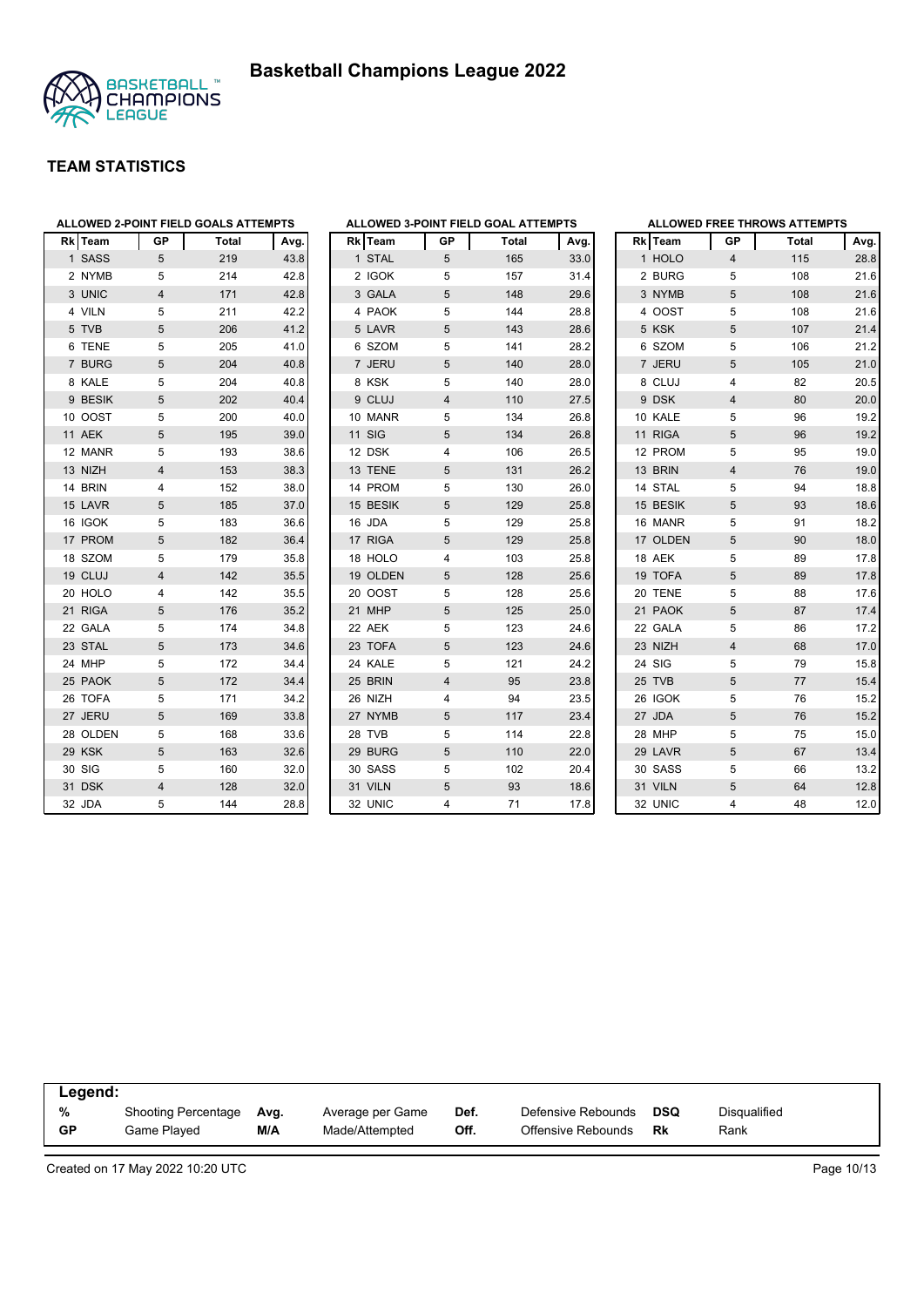



|          |                | <b>OPPONENT TOTAL FIELD GOALS %</b> |      |               |                | <b>OPPONENT 2-POINT FIELD GOALS %</b> |      |          |                | <b>OPPONENT 3-POINT FIELD GOALS %</b> |      |
|----------|----------------|-------------------------------------|------|---------------|----------------|---------------------------------------|------|----------|----------------|---------------------------------------|------|
| Rk Team  | <b>GP</b>      | M/A                                 | %    | Rk Team       | GP             | M/A                                   | $\%$ | Rk Team  | GP             | M/A                                   | %    |
| 1 MANR   | 5              | 128/327                             | 39.1 | 1 TENE        | 5              | 88/205                                | 42.9 | 1 UNIC   | 4              | 16/71                                 | 22.5 |
| 2 IGOK   | 5              | 134/340                             | 39.4 | 2 IGOK        | 5              | 79/183                                | 43.2 | 2 MANR   | 5              | 33/134                                | 24.6 |
| 3 TENE   | 5              | 134/336                             | 39.9 | 3 PROM        | $\sqrt{5}$     | 83/182                                | 45.6 | 3 STAL   | 5              | 42/165                                | 25.5 |
| 4 JERU   | 5              | 125/309                             | 40.5 | 4 OOST        | 5              | 95/200                                | 47.5 | 4 BURG   | 5              | 30/110                                | 27.3 |
| 5 SZOM   | 5              | 131/320                             | 40.9 | 5 BESIK       | $\sqrt{5}$     | 96/202                                | 47.5 | 5 DSK    | $\overline{4}$ | 30/106                                | 28.3 |
| 6 PAOK   | 5              | 133/316                             | 42.1 | 6 PAOK        | 5              | 83/172                                | 48.3 | 6 SZOM   | 5              | 41/141                                | 29.1 |
| 7 PROM   | 5              | 132/312                             | 42.3 | 7 RIGA        | 5              | 85/176                                | 48.3 | 7 HOLO   | $\overline{4}$ | 30/103                                | 29.1 |
| 8 BESIK  | 5              | 141/331                             | 42.6 | 8 JERU        | 5              | 82/169                                | 48.5 | 8 JERU   | 5              | 43/140                                | 30.7 |
| 9 HOLO   | 4              | 105/245                             | 42.9 | 9 TVB         | 5              | 101/206                               | 49.0 | 9 LAVR   | 5              | 44/143                                | 30.8 |
| 10 JDA   | 5              | 118/273                             | 43.2 | <b>10 KSK</b> | 5              | 80/163                                | 49.1 | 10 CLUJ  | 4              | 34/110                                | 30.9 |
| 11 CLUJ  | 4              | 109/252                             | 43.3 | 11 MANR       | 5              | 95/193                                | 49.2 | 11 VILN  | 5              | 30/93                                 | 32.3 |
| 12 OOST  | 5              | 142/328                             | 43.3 | 12 GALA       | 5              | 87/174                                | 50.0 | 12 JDA   | 5              | 42/129                                | 32.6 |
| 13 STAL  | 5              | 147/338                             | 43.5 | 13 SZOM       | 5              | 90/179                                | 50.3 | 13 BRIN  | $\overline{4}$ | 31/95                                 | 32.6 |
| 14 BURG  | 5              | 137/314                             | 43.6 | 14 TOFA       | 5              | 86/171                                | 50.3 | 14 NYMB  | 5              | 40/117                                | 34.2 |
| 15 LAVR  | 5              | 145/328                             | 44.2 | 15 NYMB       | 5              | 110/214                               | 51.4 | 15 PAOK  | 5              | 50/144                                | 34.7 |
| 16 TVB   | 5              | 142/320                             | 44.4 | 16 KALE       | 5              | 105/204                               | 51.5 | 16 BESIK | 5              | 45/129                                | 34.9 |
| 17 UNIC  | $\overline{4}$ | 108/242                             | 44.6 | 17 BURG       | 5              | 107/204                               | 52.5 | 17 IGOK  | 5              | 55/157                                | 35.0 |
| 18 GALA  | 5              | 144/322                             | 44.7 | 18 JDA        | 5              | 76/144                                | 52.8 | 18 NIZH  | 4              | 33/94                                 | 35.1 |
| 19 KSK   | 5              | 136/303                             | 44.9 | 19 CLUJ       | 4              | 75/142                                | 52.8 | 19 TENE  | 5              | 46/131                                | 35.1 |
| 20 NYMB  | 5              | 150/331                             | 45.3 | 20 HOLO       | 4              | 75/142                                | 52.8 | 20 SIG   | 5              | 48/134                                | 35.8 |
| 21 RIGA  | 5              | 139/305                             | 45.6 | 21 MHP        | 5              | 91/172                                | 52.9 | 21 TVB   | 5              | 41/114                                | 36.0 |
| 22 BRIN  | 4              | 115/247                             | 46.6 | 22 UNIC       | 4              | 92/171                                | 53.8 | 22 OOST  | 5              | 47/128                                | 36.7 |
| 23 DSK   | 4              | 109/234                             | 46.6 | 23 VILN       | 5              | 115/211                               | 54.5 | 23 OLDEN | 5              | 48/128                                | 37.5 |
| 24 TOFA  | 5              | 137/294                             | 46.6 | 24 LAVR       | 5              | 101/185                               | 54.6 | 24 PROM  | 5              | 49/130                                | 37.7 |
| 25 MHP   | 5              | 139/297                             | 46.8 | 25 BRIN       | $\overline{4}$ | 84/152                                | 55.3 | 25 MHP   | 5              | 48/125                                | 38.4 |
| 26 KALE  | 5              | 155/325                             | 47.7 | 26 OLDEN      | 5              | 96/168                                | 57.1 | 26 GALA  | 5              | 57/148                                | 38.5 |
| 27 VILN  | 5              | 145/304                             | 47.7 | 27 NIZH       | 4              | 88/153                                | 57.5 | 27 AEK   | 5              | 48/123                                | 39.0 |
| 28 OLDEN | 5              | 144/296                             | 48.6 | 28 AEK        | 5              | 113/195                               | 57.9 | 28 KSK   | 5              | 56/140                                | 40.0 |
| 29 SIG   | 5              | 144/294                             | 49.0 | 29 SASS       | 5              | 129/219                               | 58.9 | 29 SASS  | 5              | 42/102                                | 41.2 |
| 30 NIZH  | 4              | 121/247                             | 49.0 | 30 SIG        | 5              | 96/160                                | 60.0 | 30 KALE  | 5              | 50/121                                | 41.3 |
| 31 AEK   | 5              | 161/318                             | 50.6 | 31 STAL       | 5              | 105/173                               | 60.7 | 31 TOFA  | 5              | 51/123                                | 41.5 |
| 32 SASS  | 5              | 171/321                             | 53.3 | 32 DSK        | 4              | 79/128                                | 61.7 | 32 RIGA  | 5              | 54/129                                | 41.9 |

| Legend:   |                            |      |                  |      |                    |            |              |  |
|-----------|----------------------------|------|------------------|------|--------------------|------------|--------------|--|
| %         | <b>Shooting Percentage</b> | Avg. | Average per Game | Def. | Defensive Rebounds | <b>DSQ</b> | Disqualified |  |
| <b>GP</b> | Game Played                | M/A  | Made/Attempted   | Off. | Offensive Rebounds | Rk         | Rank         |  |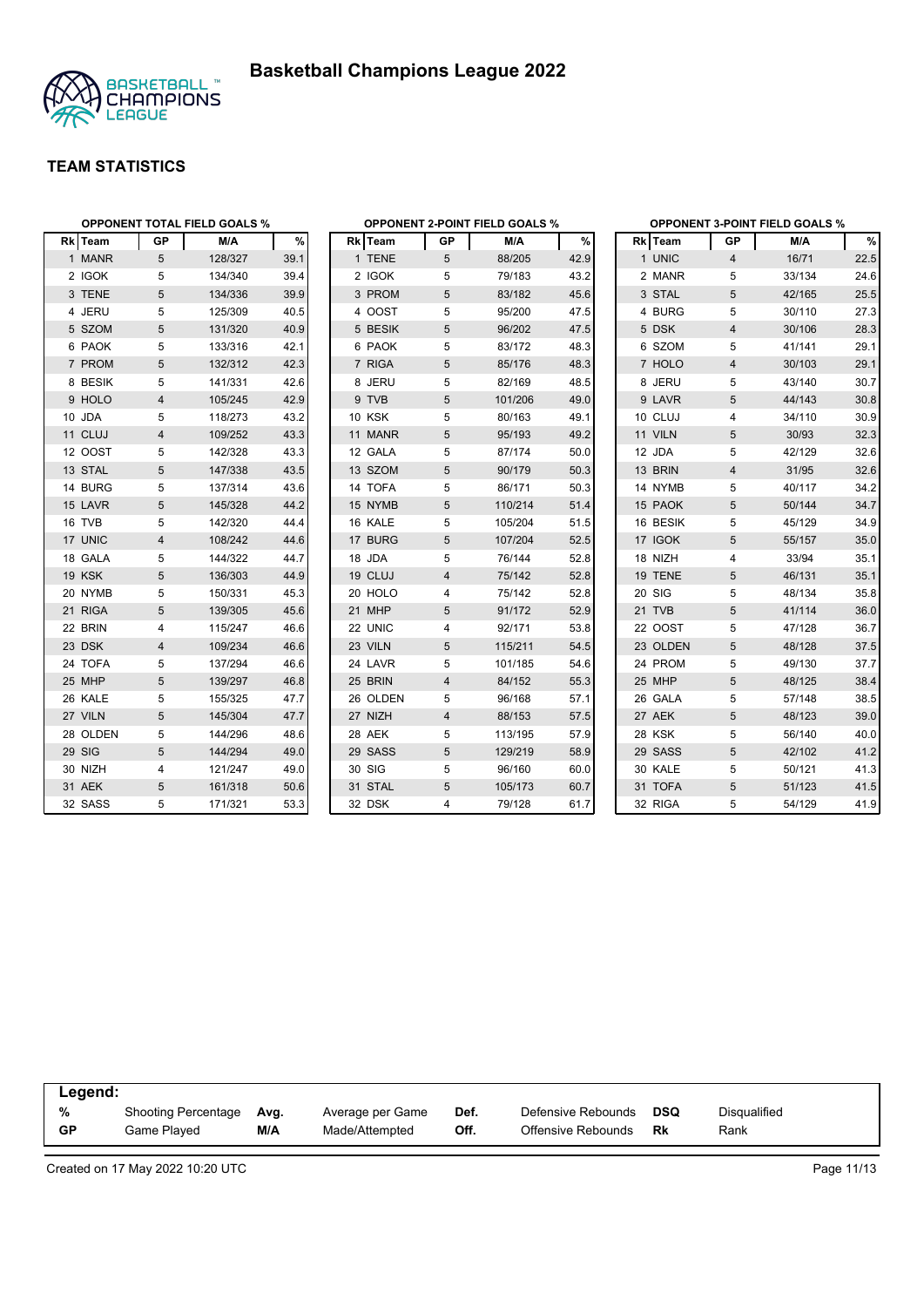

|          |                | <b>OPPONENT FREE THROWS %</b> |      |          | <b>BENCH POINTS</b> |              |      |          | <b>FAST BREAK POINTS</b> |       |      |
|----------|----------------|-------------------------------|------|----------|---------------------|--------------|------|----------|--------------------------|-------|------|
| Rk Team  | GP             | M/A                           | %    | Rk Team  | <b>GP</b>           | <b>Total</b> | Avg. | Rk Team  | GP                       | Total | Avg. |
| 1 IGOK   | 5              | 67/76                         | 88.2 | 1 MANR   | 5                   | 202          | 40.4 | 1 GALA   | 5                        | 90    | 18.0 |
| 2 BESIK  | 5              | 79/93                         | 84.9 | 2 BURG   | 5                   | 180          | 36.0 | 2 PROM   | 5                        | 81    | 16.2 |
| 3 TENE   | 5              | 73/88                         | 83.0 | 3 JERU   | 5                   | 177          | 35.4 | 3 SZOM   | 5                        | 72    | 14.4 |
| 4 JDA    | 5              | 62/76                         | 81.6 | 4 UNIC   | 4                   | 135          | 33.8 | 4 BRIN   | $\overline{4}$           | 57    | 14.3 |
| 5 JERU   | 5              | 83/105                        | 79.0 | 5 TENE   | 5                   | 165          | 33.0 | 5 NYMB   | 5                        | 71    | 14.2 |
| 6 PAOK   | 5              | 68/87                         | 78.2 | 6 KSK    | 5                   | 162          | 32.4 | 6 STAL   | 5                        | 70    | 14.0 |
| 7 BURG   | 5              | 84/108                        | 77.8 | 7 RIGA   | 5                   | 162          | 32.4 | 7 PAOK   | 5                        | 67    | 13.4 |
| 8 SIG    | 5              | 61/79                         | 77.2 | 8 SZOM   | 5                   | 157          | 31.4 | 8 TVB    | 5                        | 63    | 12.6 |
| 9 RIGA   | 5              | 74/96                         | 77.1 | 9 KALE   | 5                   | 149          | 29.8 | 9 SASS   | 5                        | 62    | 12.4 |
| 10 BRIN  | 4              | 58/76                         | 76.3 | 10 DSK   | 4                   | 118          | 29.5 | 10 OLDEN | 5                        | 61    | 12.2 |
| 11 SZOM  | 5              | 80/106                        | 75.5 | 11 MHP   | 5                   | 146          | 29.2 | 11 BESIK | 5                        | 60    | 12.0 |
| 12 OLDEN | 5              | 67/90                         | 74.4 | 12 OOST  | 5                   | 145          | 29.0 | 12 BURG  | 5                        | 59    | 11.8 |
| 13 TOFA  | $\sqrt{5}$     | 66/89                         | 74.2 | 13 NIZH  | $\overline{4}$      | 114          | 28.5 | 13 TOFA  | 5                        | 56    | 11.2 |
| 14 KALE  | 5              | 71/96                         | 74.0 | 14 HOLO  | 4                   | 112          | 28.0 | 14 VILN  | 5                        | 56    | 11.2 |
| 15 NIZH  | $\overline{4}$ | 50/68                         | 73.5 | 15 PAOK  | 5                   | 136          | 27.2 | 15 MANR  | 5                        | 53    | 10.6 |
| 16 AEK   | 5              | 65/89                         | 73.0 | 16 SIG   | 5                   | 130          | 26.0 | 16 UNIC  | $\overline{4}$           | 42    | 10.5 |
| 17 KSK   | 5              | 78/107                        | 72.9 | 17 BRIN  | 4                   | 102          | 25.5 | 17 DSK   | $\overline{4}$           | 40    | 10.0 |
| 18 SASS  | 5              | 48/66                         | 72.7 | 18 OLDEN | 5                   | 126          | 25.2 | 18 IGOK  | 5                        | 48    | 9.6  |
| 19 MANR  | 5              | 66/91                         | 72.5 | 19 AEK   | 5                   | 124          | 24.8 | 19 LAVR  | 5                        | 48    | 9.6  |
| 20 OOST  | 5              | 78/108                        | 72.2 | 20 PROM  | 5                   | 121          | 24.2 | 20 MHP   | 5                        | 47    | 9.4  |
| 21 LAVR  | 5              | 48/67                         | 71.6 | 21 IGOK  | 5                   | 120          | 24.0 | 21 RIGA  | $5\phantom{.0}$          | 46    | 9.2  |
| 22 NYMB  | 5              | 77/108                        | 71.3 | 22 VILN  | 5                   | 120          | 24.0 | 22 AEK   | 5                        | 45    | 9.0  |
| 23 CLUJ  | 4              | 58/82                         | 70.7 | 23 TVB   | 5                   | 112          | 22.4 | 23 OOST  | $\sqrt{5}$               | 45    | 9.0  |
| 24 MHP   | 5              | 53/75                         | 70.7 | 24 SASS  | 5                   | 110          | 22.0 | 24 SIG   | 5                        | 45    | 9.0  |
| 25 HOLO  | 4              | 81/115                        | 70.4 | 25 JDA   | 5                   | 108          | 21.6 | 25 JDA   | 5                        | 44    | 8.8  |
| 26 VILN  | 5              | 45/64                         | 70.3 | 26 TOFA  | 5                   | 106          | 21.2 | 26 CLUJ  | 4                        | 32    | 8.0  |
| 27 DSK   | $\overline{4}$ | 55/80                         | 68.8 | 27 NYMB  | 5                   | 105          | 21.0 | 27 JERU  | 5                        | 35    | 7.0  |
| 28 TVB   | 5              | 52/77                         | 67.5 | 28 BESIK | 5                   | 104          | 20.8 | 28 TENE  | 5                        | 34    | 6.8  |
| 29 UNIC  | 4              | 32/48                         | 66.7 | 29 CLUJ  | 4                   | 74           | 18.5 | 29 KSK   | 5                        | 33    | 6.6  |
| 30 STAL  | 5              | 61/94                         | 64.9 | 30 LAVR  | 5                   | 91           | 18.2 | 30 HOLO  | 4                        | 22    | 5.5  |
| 31 PROM  | 5              | 61/95                         | 64.2 | 31 GALA  | 5                   | 90           | 18.0 | 31 NIZH  | $\overline{4}$           | 15    | 3.8  |
| 32 GALA  | 5              | 55/86                         | 64.0 | 32 STAL  | 5                   | 90           | 18.0 | 32 KALE  | 5                        | 16    | 3.2  |

| Legend:   |                     |      |                  |      |                    |            |              |
|-----------|---------------------|------|------------------|------|--------------------|------------|--------------|
| %         | Shooting Percentage | Avg. | Average per Game | Def. | Defensive Rebounds | <b>DSQ</b> | Disgualified |
| <b>GP</b> | Game Played         | M/A  | Made/Attempted   | Off. | Offensive Rebounds | Rk         | Rank         |